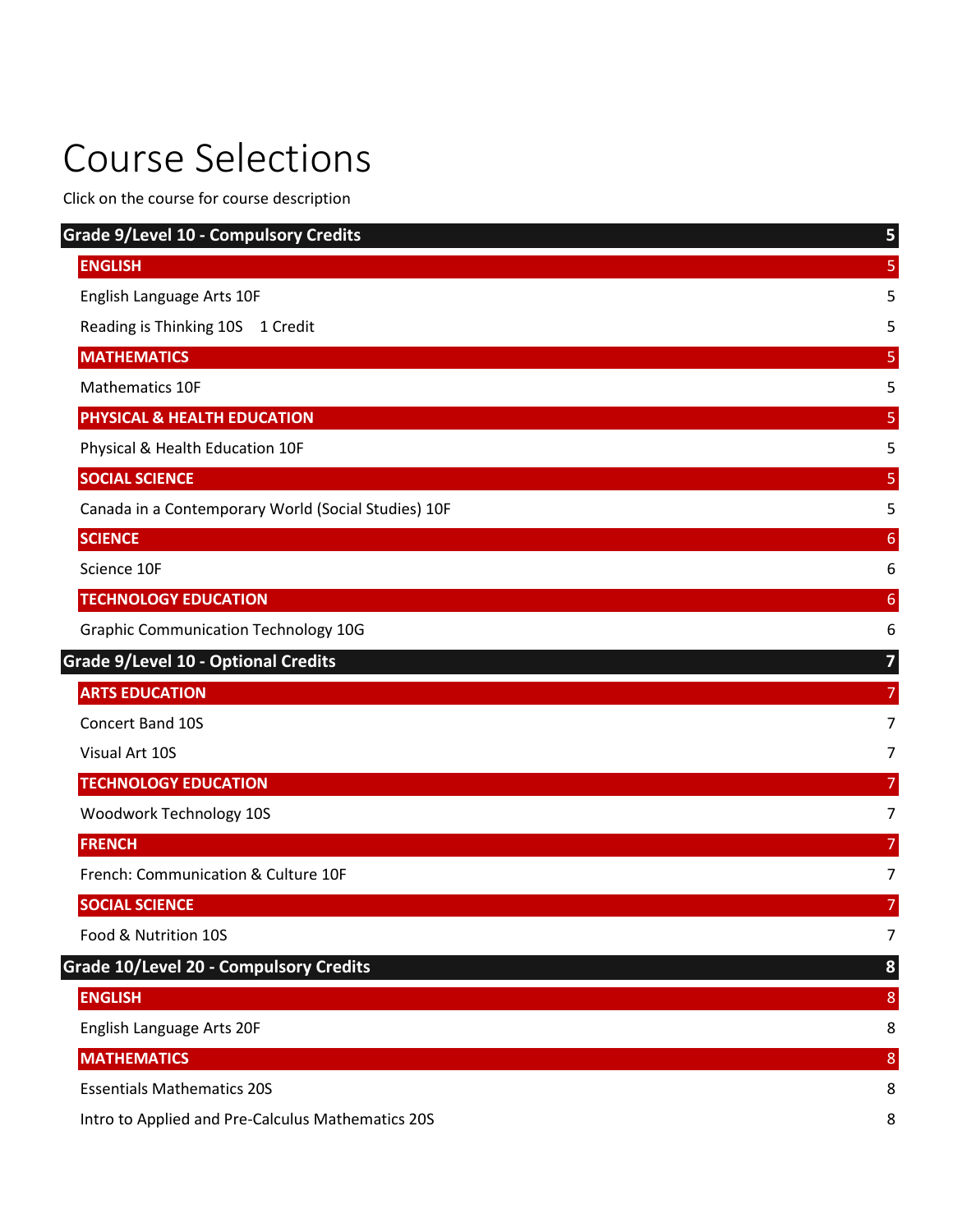| PHYSICAL & HEALTH EDUCATION                  | $\bf 8$         |
|----------------------------------------------|-----------------|
| Physical & Health Education 20F              | 8               |
| <b>SOCIAL SCIENCE</b>                        | $\mathsf 9$     |
| Geographic Issues of the 21st Century 20F    | 9               |
| <b>SCIENCE</b>                               | $\overline{9}$  |
| Science 20F                                  | 9               |
| <b>CAREER DEVELOPMENT</b>                    | $9\,$           |
| Life Work Planning 20S                       | 9               |
| <b>TECHNOLOGY EDUCATION</b>                  | $\mathsf 9$     |
| <b>Graphic Communication Technology 20G</b>  | 9               |
| Grade 10/Level 20 - Optional Credits         | 10              |
| <b>ARTS EDUCATION</b>                        | 10              |
| Concert Band 20G                             | 10              |
| Drama 20S*                                   | 10              |
| Guitar 20S                                   | 10              |
| Visual Art 20S                               | 10              |
| <b>COMPUTER</b>                              | 10              |
| Computer Science*                            | 10              |
| <b>FRENCH</b>                                | 11              |
| French: Communication & Culture 20F          | 11              |
| <b>SOCIAL SCIENCE</b>                        | <b>11</b>       |
| Food & Nutrition 20S                         | 11              |
| <b>TECHNOLOGY EDUCATION</b>                  | 11              |
| Woodwork Technology 20S                      | 11              |
| <b>Grade11/Level 30 - Compulsory Credits</b> | 12              |
| <b>ENGLISH LANGUAGE ARTS</b>                 | 12              |
| <b>Comprehensive Focus 30S</b>               | 12              |
| Literary Focus 30S (Creative Writing)        | 12              |
| <b>MATHEMATICS</b>                           | 12              |
| <b>Essential Mathematics 30S</b>             | 12              |
| <b>Applied Mathematics 30S</b>               | 12              |
| Pre-Calculus Mathematics 30S                 | 13              |
| PHYSICAL & HEALTH EDUCATION                  | $\overline{13}$ |
| Physical & Health Education 30F              | 13              |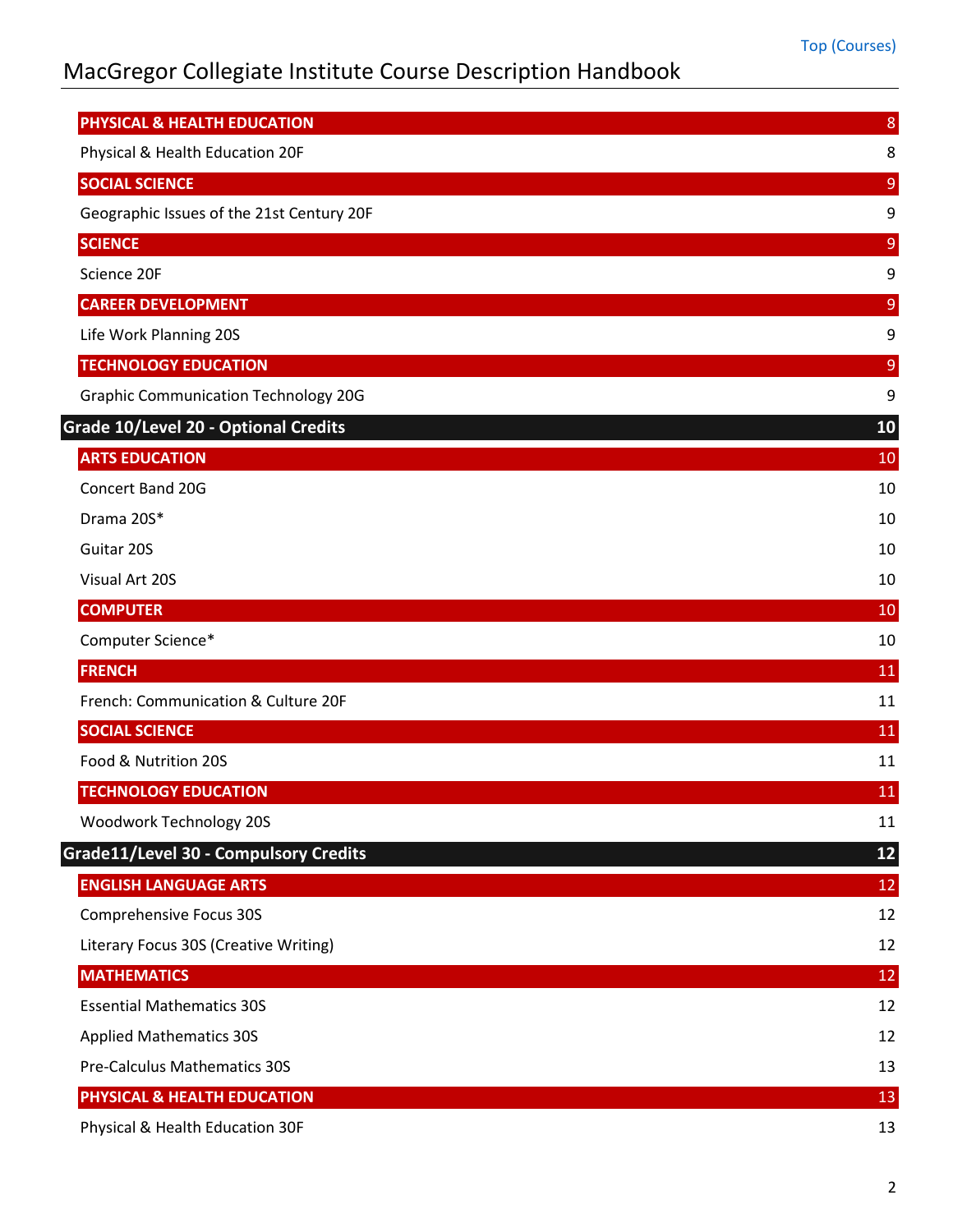| <b>SOCIAL SCIENCE</b>                                 | 13 |
|-------------------------------------------------------|----|
| History of Canada 30F                                 | 13 |
| <b>Grade 12/Level 40 - Compulsory Credits</b>         | 14 |
| <b>ENGLISH COURSES</b>                                | 14 |
| English Language Arts - Comprehensive Focus 40S       | 14 |
| English Language Arts - Language & Literary Forms 40S | 14 |
| English Language Arts - Transactional Focus 40S       | 14 |
| <b>MATHEMATICS COURSES</b>                            | 14 |
| <b>Essential Mathematics 40S</b>                      | 14 |
| <b>Applied Mathematics 40S</b>                        | 15 |
| <b>Pre-Calculus Mathematics 40S</b>                   | 15 |
| PHYSICAL & HEALTH EDUCATION                           | 15 |
| Physical & Health Education 40F                       | 15 |
| Grade 11 and 12/Level 30 and 40 - Optional Credits    | 16 |
| <b>APPLIED COMMUNICATION EDUCATION</b>                | 16 |
| Accounting Essentials/Systems 30/40S                  | 16 |
| <b>Business Management 40S</b>                        | 16 |
| <b>ARTS EDUCATION</b>                                 | 16 |
| Concert Band 40S                                      | 16 |
| Drama 40S*                                            | 16 |
| Guitar 40S                                            | 16 |
| Visual Art 40S                                        | 17 |
| <b>COMPUTER</b>                                       | 17 |
| Computer Science 30/40S                               | 17 |
| <b>ENGLISH LANGUAGE ARTS</b>                          | 17 |
| Creative Writing 30/40S (Transactional/Comprehensive) | 17 |
| <b>FRENCH</b>                                         | 17 |
| French: Communication & Culture                       | 17 |
| <b>SCIENCE</b>                                        | 17 |
| Biology 30/40S                                        | 17 |
| Chemistry 30/40S                                      | 18 |
| Physics 30/40S                                        | 18 |
| <b>SOCIAL SCIENCES</b>                                | 18 |
| Canadian Law 40S*                                     | 18 |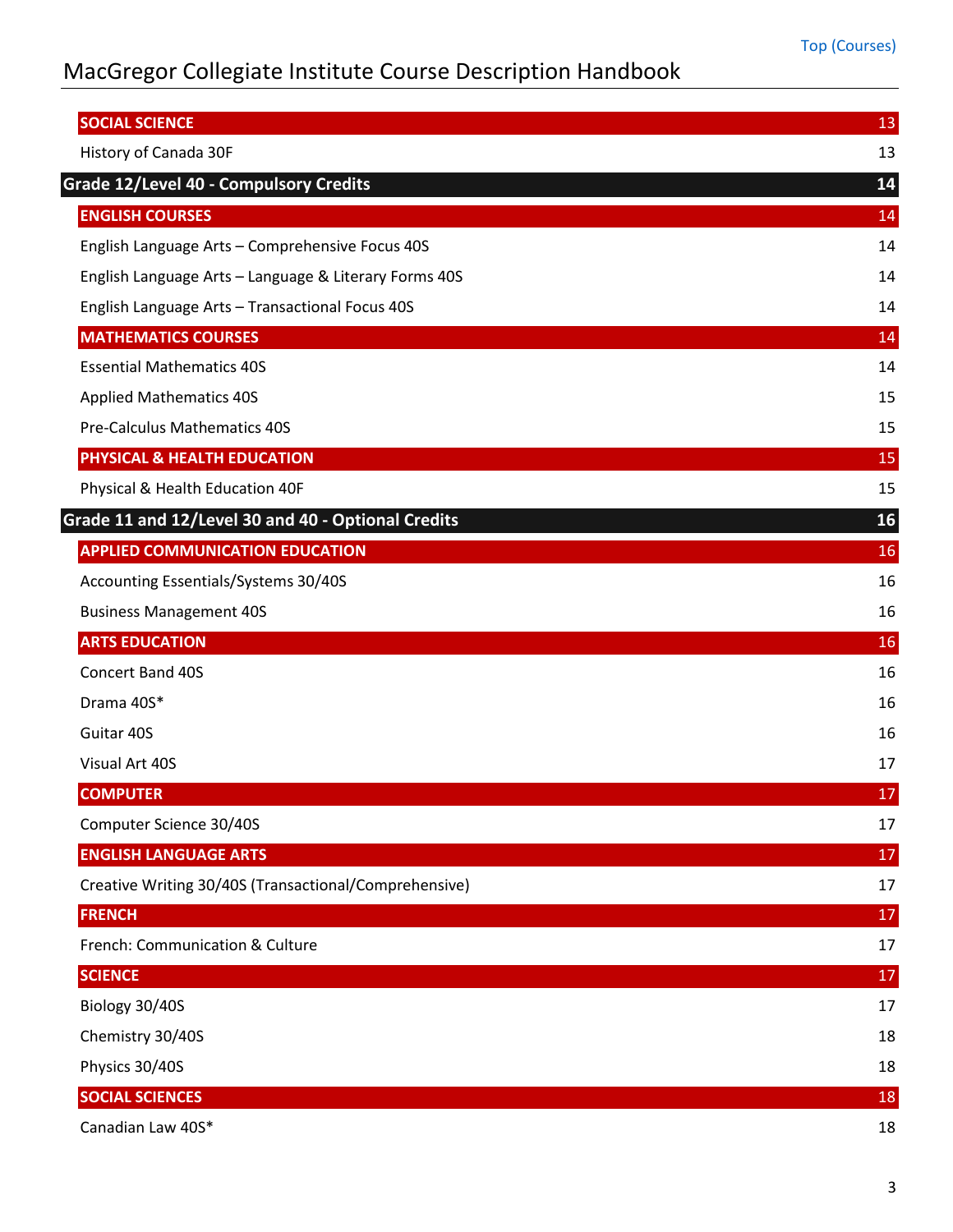| Current Topics in First Nations, Metis & Inuit Studies 40S*          | 18 |
|----------------------------------------------------------------------|----|
| Family Studies 40S*                                                  | 18 |
| Food & Nutrition 30/40S                                              | 19 |
| Geography: World Human 40S*                                          | 19 |
| Global Issues: Citizenship & Sustainability 40S*                     | 19 |
| Psychology 40S*                                                      | 19 |
| Western Civilization 40S*                                            | 19 |
| <b>TECHNOLOGY EDUCATION</b>                                          | 20 |
| Drafting Design Technology 1/2 *                                     | 20 |
| <b>Graphic Communication Technology 30/40S</b>                       | 20 |
| Metal Work 30/40S                                                    | 20 |
| Woodwork Technology 30/40S<br>Applied Technology 40S (Small Engines) | 20 |
| <b>Extra Optional Courses</b>                                        | 21 |
| Career Development Internship                                        | 21 |
| Credit for Employment 30/40S                                         | 21 |
| <b>Community Service Student-Initiated Project</b>                   | 21 |
| Cultural Exploration Student Initiated Project 30/40S                | 21 |
| Jazz                                                                 | 21 |
| Life/Work Transition 30-40S                                          | 22 |
| High School Apprenticeship Program 30/40S                            | 22 |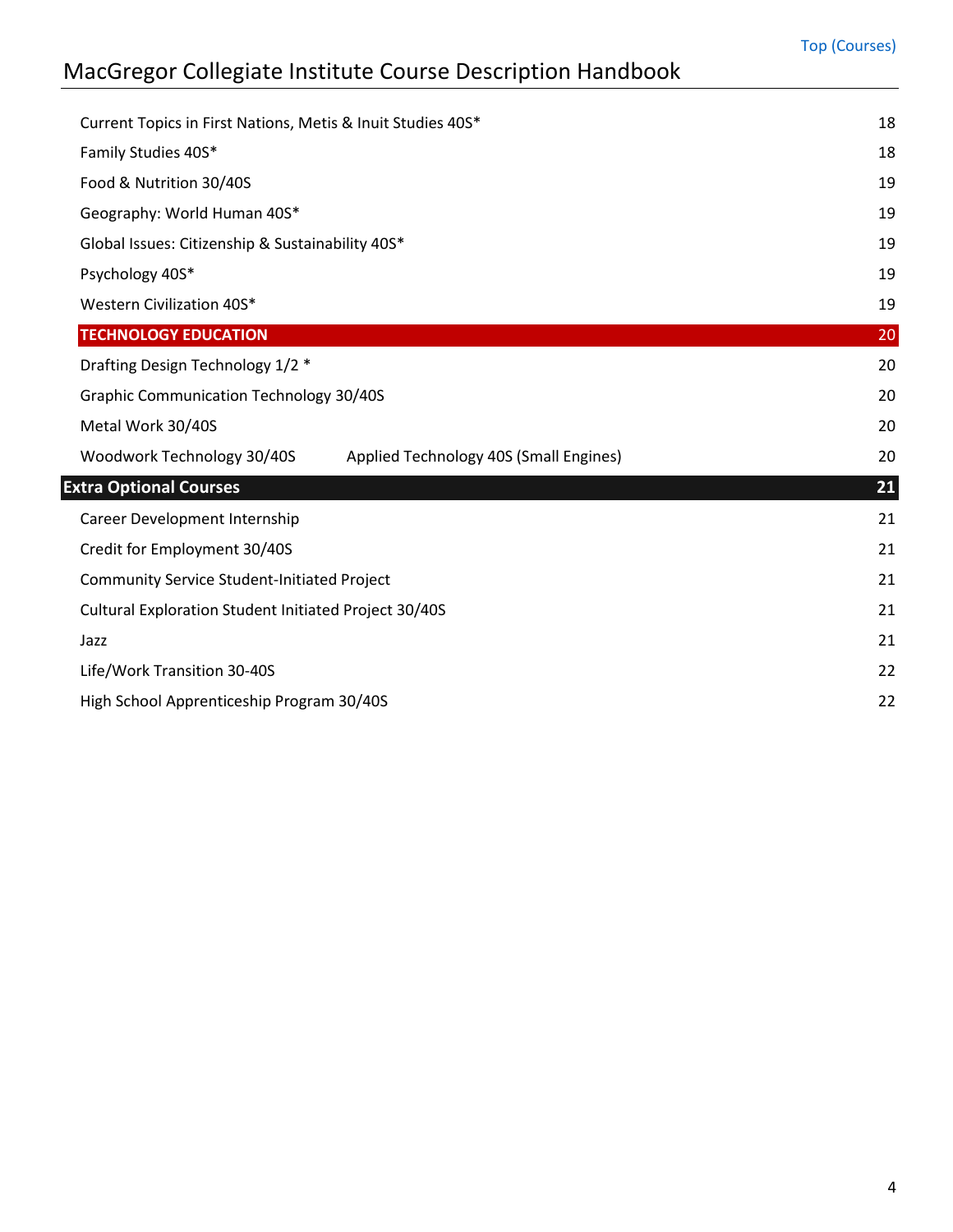# <span id="page-4-0"></span>Grade 9/Level 10 - Compulsory Credits

## <span id="page-4-2"></span><span id="page-4-1"></span>ENGLISH

### **English Language Arts 10F** 1 Credit 1 Credit 1 Credit 1 Credit 1 Credit 1 Credit 1 Credit

The course is focused on providing students with the opportunity to develop specific strategies and skills to increase their ability, knowledge, and learning in the language arts. This is a foundational course designed for students to experience and produce 50% pragmatic material (created for the purpose of providing information/opinion) and 50% aesthetic material (created for literary enjoyment).

- a) Pragmatic material includes such forms as essays, editorials, news articles, documentaries, and reports.
- b) Aesthetic material includes such forms as novels, poems, short stories, films, drama, artwork, and photographs. Each sequence of study (thematically-based) allows for the active use of the six language arts strands – speaking, listening, reading, writing, viewing, and representing.

#### <span id="page-4-3"></span>Reading is Thinking 10S 1 Credit and the control of the control of the control of the control of the control of the control of the control of the control of the control of the control of the control of the control of the c

In this course students will work toward developing a better understanding of their strengths and challenges as readers and set goals for their own learning. The class will work together to learn and practice specific reading strategies. Students will collaborate with others to share what they are thinking and deepen their understanding of the importance of literacy in the world. Student will make their own choices and read widely to discover their identities as readers. Students will practice using the inquiry process to explore an issue that interests us.

### <span id="page-4-5"></span><span id="page-4-4"></span>**MATHEMATICS**

#### Mathematics 10F 1 Credit 1 Credit 1 Credit 1 Credit 1 Credit 1 Credit 1 Credit 1 Credit

Grade 9 Mathematics is a foundational course to prepare students for multiple pathways in Grades 10 to 12. The learning outcomes are divided into four strands: Numbers; Patterns and Relations; Shape and Space; Statistics and Probability. Within these strands are units of study including Square Roots and Surface Area, Powers and Exponent Laws, Rational Numbers, Linear Relations, Polynomials, Linear Equations, Similarity and Transformations, Circle Geometry, and Probability and Statistics. Students require an inexpensive geometry set and calculator. Students will, however, be encouraged to use mental math for a majority of the coursework. This course is a 2 semester course.

### <span id="page-4-7"></span><span id="page-4-6"></span>PHYSICAL & HEALTH EDUCATION

#### Physical & Health Education 10F 1 Credit 2012 1 Credit 2014 1 Credit

Physical Education 10F is an introduction to senior physical education courses. Team sports, introduction to individual sports, fitness training and improvement, and rules and history are covered. The main focus is on participation and the importance of physical activity as part of a healthy lifestyle.

Health 10F focus's is on the prevention of health problems by promoting physical, social, emotional and intellectual well-being. Units of study may include social-emotional well-being, physical well-being, nutrition, safety, community health, and family life.

### <span id="page-4-9"></span><span id="page-4-8"></span>SOCIAL SCIENCE

Canada in a Contemporary World (Social Studies) 10F 1 Credit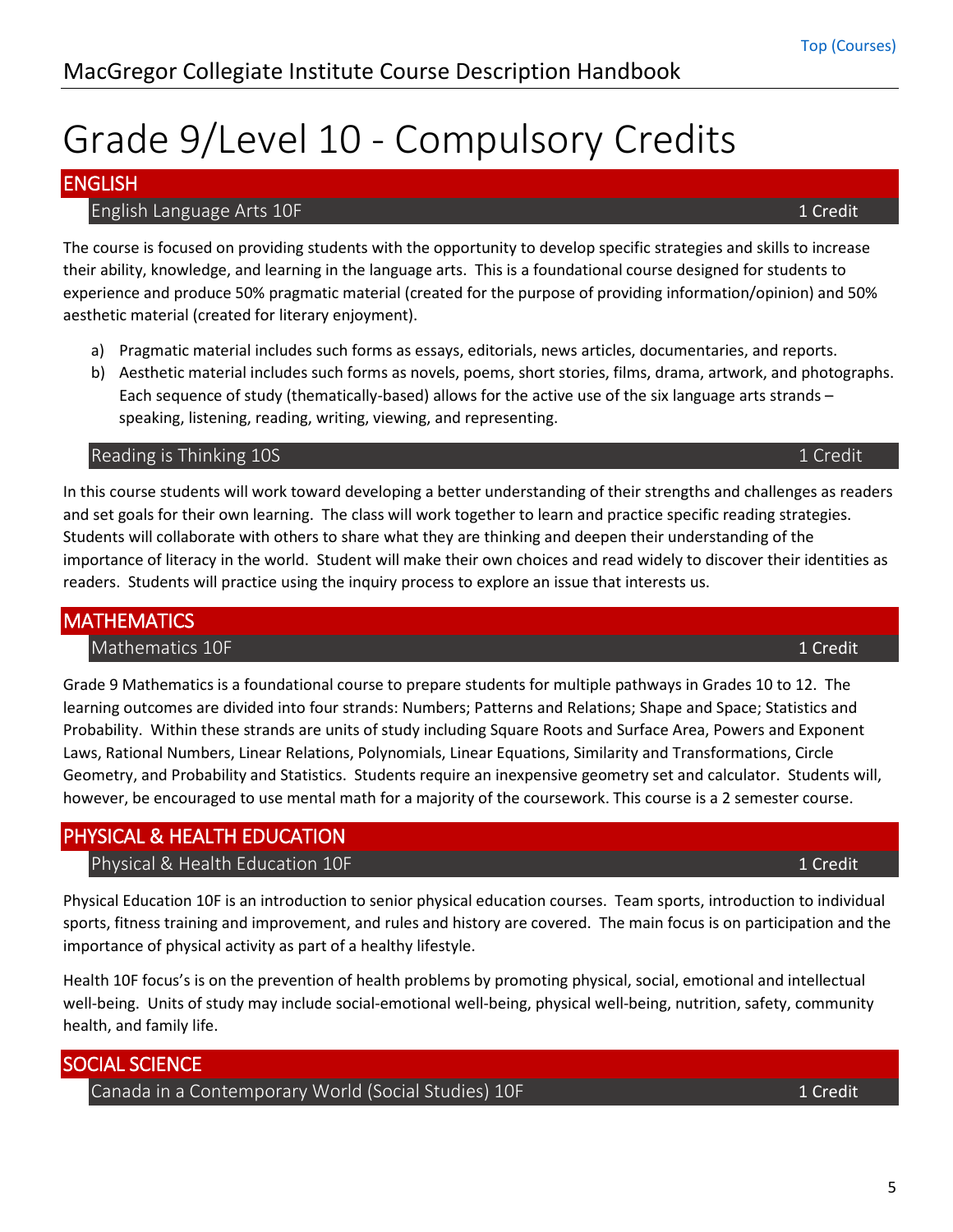Students focus on the opportunities and challenges at the core of Canada's contemporary plurality. The program goals are:

- 1. Explore concepts of identity, culture and community in relation to individuals, societies and nations.
- 2. Explore the dynamic relationships of people with the land, places and environments.
- 3. Explore how people, events and ideas of the past shape the present and influence the future.
- 4. Explore the global interdependence of people, communities, societies, nations and environments.
- 5. Explore the processes and structures of power and authority, and their implications for individuals, relationships, communities and nations.
- 6. Explore the distribution of resources and wealth in relation to individuals, communities and nations.

Units: Diversity and Pluralism in Canada, Democracy and Governance, Canada in the Global Context, Opportunities and Challenges.

\*\*There is a final exam in this course\*\*

# <span id="page-5-1"></span><span id="page-5-0"></span>**SCIENCE** Science 10F 1 Credit 1 Credit 1 Credit 1 Credit 1 Credit 1 Credit 1 Credit 1 Credit 1 Credit 1 Credit 1 Credit

Essentially a continuation of the Grade 7 and 8 (Junior High) Pan Canadian Science Curriculum, Science 10F concentrates on four main clusters of study:

- 1. Atoms and Elements are the background focus of Chemistry in preparation for learning chemical properties, symbols, and formulas.
- 2. In the Astronomy portion, students will explore the universe using observational techniques and inquiring into space issues and technology.
- 3. Electricity offers an understanding of electrostatics and current electricity.

The Biology section outlines reproduction in organisms from the simplest single celled organisms to the complexities of human reproduction and genetics.

\*\*There is a final exam in this course\*\*

#### <span id="page-5-3"></span><span id="page-5-2"></span>TECHNOLOGY EDUCATION

#### Graphic Communication Technology 10G

The goal of this course is to introduce students to the process of communicating graphically using technology and materials. They will gain experience working with various Adobe software applications in which they will explore their creative abilities and increase their creative confidence. This project-based course will challenge students with creative thinking and real-world problem-solving activities. Some areas of study include: Introduction to Graphics and Images, Introduction to CAD-CUT Vinyl, Introduction to Sublimation Printing, Introduction to Digital Photography and Desktop Publishing, Introduction to Laser Marking, Cutting and Engraving, Introduction to 3D printing, Introduction Print Layout and Design, Introduction to Digital Video and Audio.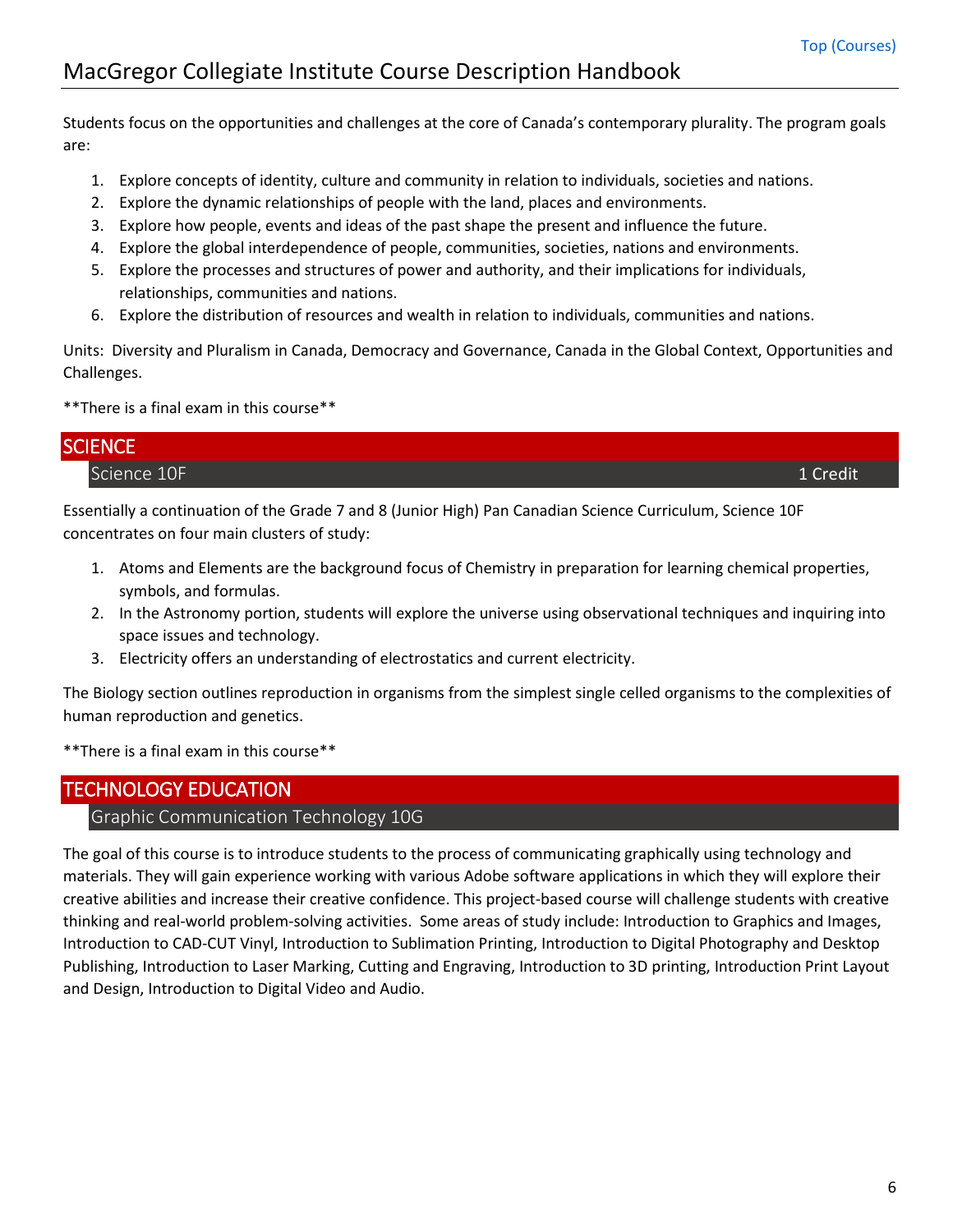# <span id="page-6-0"></span>Grade 9/Level 10 - Optional Credits

# <span id="page-6-2"></span><span id="page-6-1"></span>ARTS EDUCATION

### **Concert Band 10S** 1 Credit 1 Credit 1 Credit 1 Credit 1 Credit 1 Credit 1 Credit 1 Credit 1 Credit 1 Credit 1 Credit

This course is designed for students who wish to continue their studies in instrumental music through performance in a concert band setting. Students will further develop their instrumental and ensemble skills through a variety of repertoire and studies. Students are expected to participate in school concerts, festivals and special performances.

### <span id="page-6-3"></span>Visual Art 10S 1 Credit

This is an introductory course that focuses on ideas, expression, the tools artists use, and the process they go through in order to create their art. We focus on the decision-making process as artists, making choices based on the artistic principles. By producing their own works of art, students will experiment with a variety of art materials and techniques. Students will also be required to explain the artistic process in detail through interviews, self-evaluative forms, reflection and journaling. Students will be required to complete several projects through the course of the year as well as starting an art portfolio (a collection of carefully labeled student artwork) and journal that details student learning.

# <span id="page-6-5"></span><span id="page-6-4"></span>TECHNOLOGY EDUCATION Woodwork Technology 10S 1 Credit 2008 1 Credit 2008 1 Credit 2008 1 Credit

Student will continue strengthening their skills and knowledge that they gained in grade 8. This is an advantage to students, but not required. This course focusses primarily on wood working, introducing such projects as Wooden Mallets, DIY Hand Saws, Foot Stools, Wood Bowls, Games and basic CNC router programming. Students will further their knowledge in measurement, planning, cutting and fastening. Safety training is essential for all equipment. There is also an introductory metals component including metal bending and MIG welding. Students, who strive to complete assigned work in a timely manner, will have the opportunity to do a project of their choosing.

# <span id="page-6-7"></span><span id="page-6-6"></span>FRENCH

### French: Communication & Culture 10F 1 Credit 1 Credit 1 Credit

The French program is designed to review/expand on skills acquired in the elementary French program. Classes are taught primarily in French and students are expected to use French to communicate in class as much as possible. A focus on balanced literacy ensures that listening and speaking are taught first, followed by reading and writing, while culture is continually infused into teaching. By the end of Grade 9, students should be able to speak with confidence in the simplest present, past and future tenses on a number of topics. They also should be able to read and understand simple texts on familiar subjects and use familiar structures to write simple sentences on these same topics.

# <span id="page-6-9"></span><span id="page-6-8"></span>SOCIAL SCIENCE

# Food & Nutrition 10S 1 Credit 2008 1 Credit 2008 1 Credit 2008 1 Credit 2008 2 2008 1 Credit

This course is intended for students wishing to sample culinary arts. The emphasis is hands-on activities. Students are introduced to sanitation and safety, tools and equipment, knife handling and safety, and general preparation procedures for different types of food and beverage.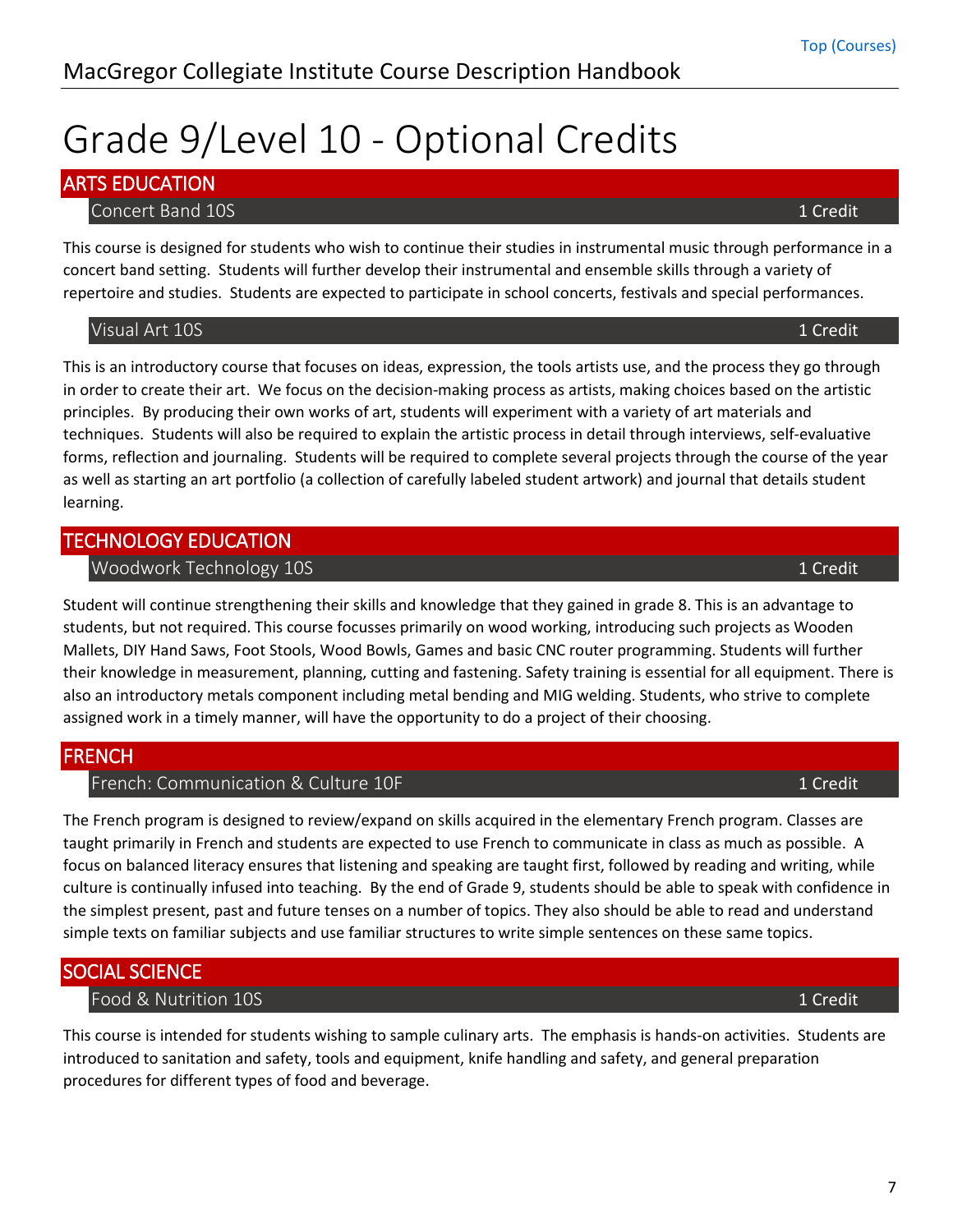8

# <span id="page-7-0"></span>Grade 10/Level 20 - Compulsory Credits

# <span id="page-7-2"></span><span id="page-7-1"></span>ENGLISH

### **English Language Arts 20F** 1 Credit 1 Credit 1 Credit 1 Credit 1 Credit 1 Credit 1 Credit 1 Credit

The course is focused on providing students with the opportunity to develop specific strategies and skills to increase their ability, knowledge, and learning in the language arts. This is a Foundation course designed for students to experience and produce 50% pragmatic material (created for the purpose of providing information/opinion) and 50% aesthetic material (created for literary enjoyment). Pragmatic material includes such forms as essays, editorials, news articles, documentaries, and reports. Aesthetic material includes such forms as novels, poems, short stories, films, drama, artwork, and photographs. Each sequence of study (thematically-based) allows for the active use of the six language arts strands – speaking, listening, reading, writing, viewing, and representing.

## <span id="page-7-3"></span>**MATHEMATICS**

Minimum of one of the following is compulsory

<span id="page-7-4"></span>Essentials Mathematics 20S 1 Credit

Grade 10 Essential Mathematics 20S is intended for students whose post-secondary planning does not include a focus on mathematics and science related fields. The main areas of study include Personal Finance (gross pay, deductions, income formulae), Measurement (metric and imperial conversions), 2-D Geometry (perimeter, area, volume), Trigonometry (Pythagorean theorem, sin, cos, tan), Consumer Decisions (pricing, currency exchange, sales), Transformations (coordinate geometry translations, rotations, reflections, and dilations), and Angle Construction (bisecting, parallel, perpendicular, pairings, and transversals). Students require an inexpensive geometry set and scientific calculator.

<span id="page-7-5"></span>Intro to Applied and Pre-Calculus Mathematics 20S 1 Credit 1 Credit

Grade 10 Introduction to Applied and Pre-Calculus Mathematics 20S is intended for students considering postsecondary studies that require a math pre-requisite. The learning outcomes are divided into three strands: Measurement; Algebra and Number; Relations and Functions. Within these strands are units of study including Metric and Imperial Surface Area and Volumes, Trigonometry, Factors and Products of Polynomials, Roots and Powers, Graphing Relations and Functions, Linear Functions, and Systems of Linear Equations.

\*\*A graphing calculator is required (TI-83 or higher) OR \*\*APP on personal device.

# <span id="page-7-7"></span><span id="page-7-6"></span>PHYSICAL & HEALTH EDUCATION

### Physical & Health Education 20F 1 Credit 200 1 Credit 200 1 Credit

Physical Education 20F builds upon the foundation developed in Physical Education 10F. More advanced movement patterns in team sports, as well as advanced skill development in individual sports, are emphasized. Students should also be able to show a marked improvement in personal fitness levels throughout the year, and to understand the principles responsible. Again, the main focus is on the importance of participation for a healthy lifestyle.

Health at the 20F level is part of the Physical Education 20F credit. An important goal of this course is to help the students take responsibility for their actions and their health. To achieve this, the students are involved in many group activities and discussions on topics of interest to them. Units of study may include Mental Health (especially body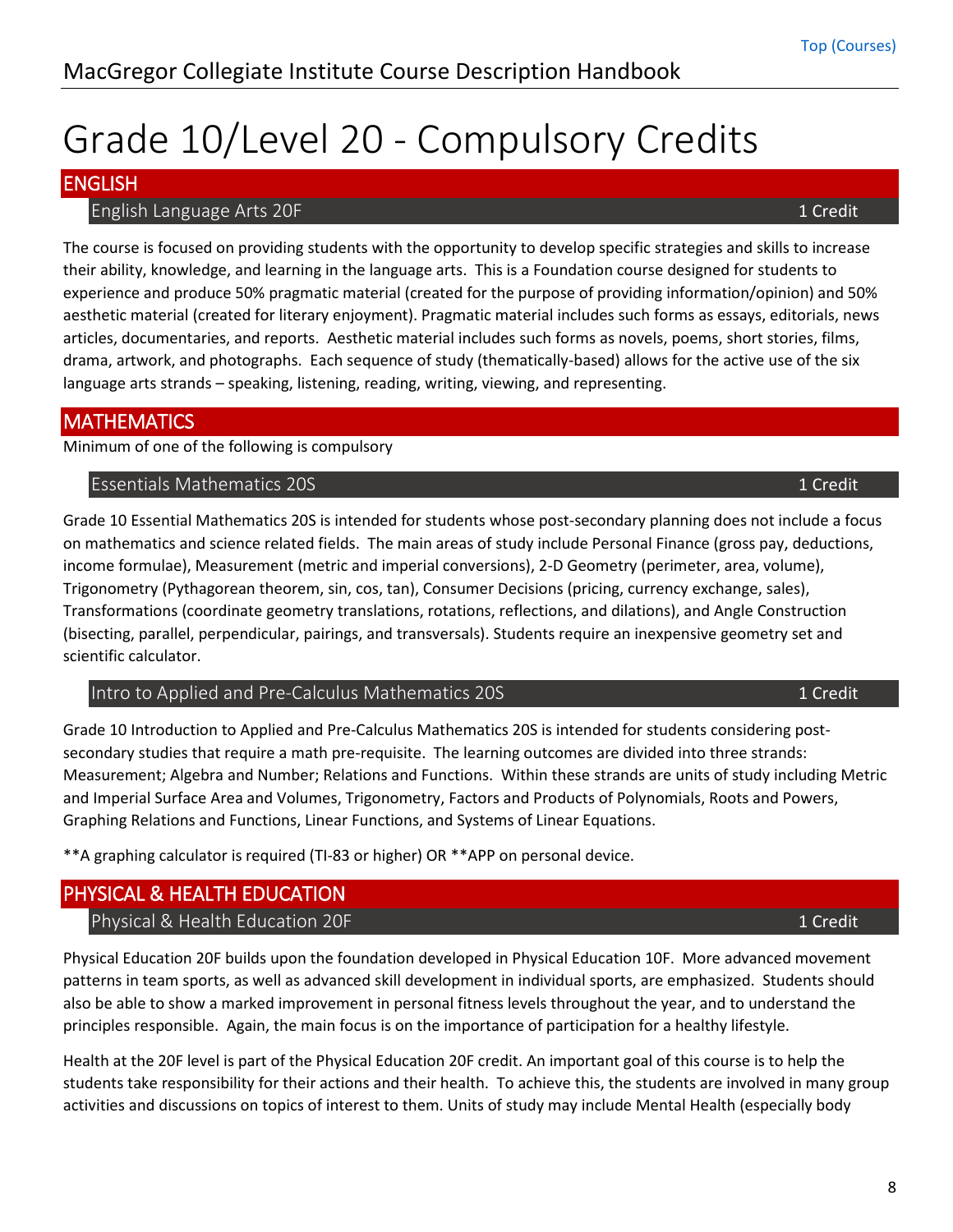image), Contributing to Community, Responsibility to Self and Others, Responsible Sexual Behavior (with emphasis on abstinence), Transitions (Family life stages) and Technology Safety (CyberSafety).

### <span id="page-8-1"></span><span id="page-8-0"></span>SOCIAL SCIENCE

### Geographic Issues of the 21st Century 20F 1 Credit 1 Credit 1 Credit

In Geographic Issues of the 21st Century, students focus on a variety of issues and challenges of the contemporary world. The program goals are:

- 1. Encourage students to develop a critical sense of wonder and curiosity about geography and technology, specifically maps, compass and GPS/GIS.
- 2. Promote problem solving using research and technology in the context of real-life situations.
- 3. Provide students with proficiencies that will serve them well in further education and in adult life.
- 4. In addition, this particular program will:
- 5. Provide a learning environment that promotes leadership and group problem solving while meeting the individual learning styles and developmental levels of the students.

Units: Geographic Literacy, Natural Resources, Food from the Land, Industry and Trade, Urban Places.

## <span id="page-8-3"></span><span id="page-8-2"></span>**SCIENCE**

Science 20F 1 Credit 1 Credit 1 Credit 1 Credit 1 Credit 1 Credit 1 Credit 1 Credit 1 Credit 1 Credit 1 Credit

This course offers students an insight into four major areas of science including biology, chemistry, physics, and weather dynamics. These four areas will prepare the student for future science related courses. Understanding the balance of nature, chemical reactions, speed and acceleration, and global weather patterns are a few of the topics that will be covered in this course. \*\* There is a final exam in this course. \*\*

# <span id="page-8-5"></span><span id="page-8-4"></span>CAREER DEVELOPMENT

Life Work Planning 20S 1 Credit 200 1 Credit 200 1 Credit 200 1 Credit 200 1 Credit

This course is designed to help students explore potential occupations and demonstrate employability skills, essential skills and specific occupational skills that will promote appropriate decisions for life, work and the essential postsecondary education / training that is required in today's economy. It will also help them discover what motivates and energizes them. By completing this course, they will be taking the first steps in planning their future and acquiring the tools and skills they need in order to enter college, university, or the workplace. In fact, this course's reason for being is to help students succeed and to allow them to learn as much as possible, as well as earn a credit toward their high school graduation

# <span id="page-8-7"></span><span id="page-8-6"></span>TECHNOLOGY EDUCATION

Graphic Communication Technology 20G 1 Credit 1 Credit 1 Credit

This course examines communications technology from a media perspective. This area of study is designed to allow students to work effectively with materials, applications, equipment, and technology in the Graphics field in order to communicate visually. This course offers hands-on experiences and problem solving on a daily basis. Evaluation will be based on individual and group assignments and projects. Some areas of study include: Advertising Print Design, CAD-CUT Vinyl Films and Heat Transfer, Sublimation Printing, Digital Photography and Desktop Publishing, Laser Marking, Cutting and Engraving, 3D printing, 2D Animation, Package Design and Marketing, Integrated Software Applications.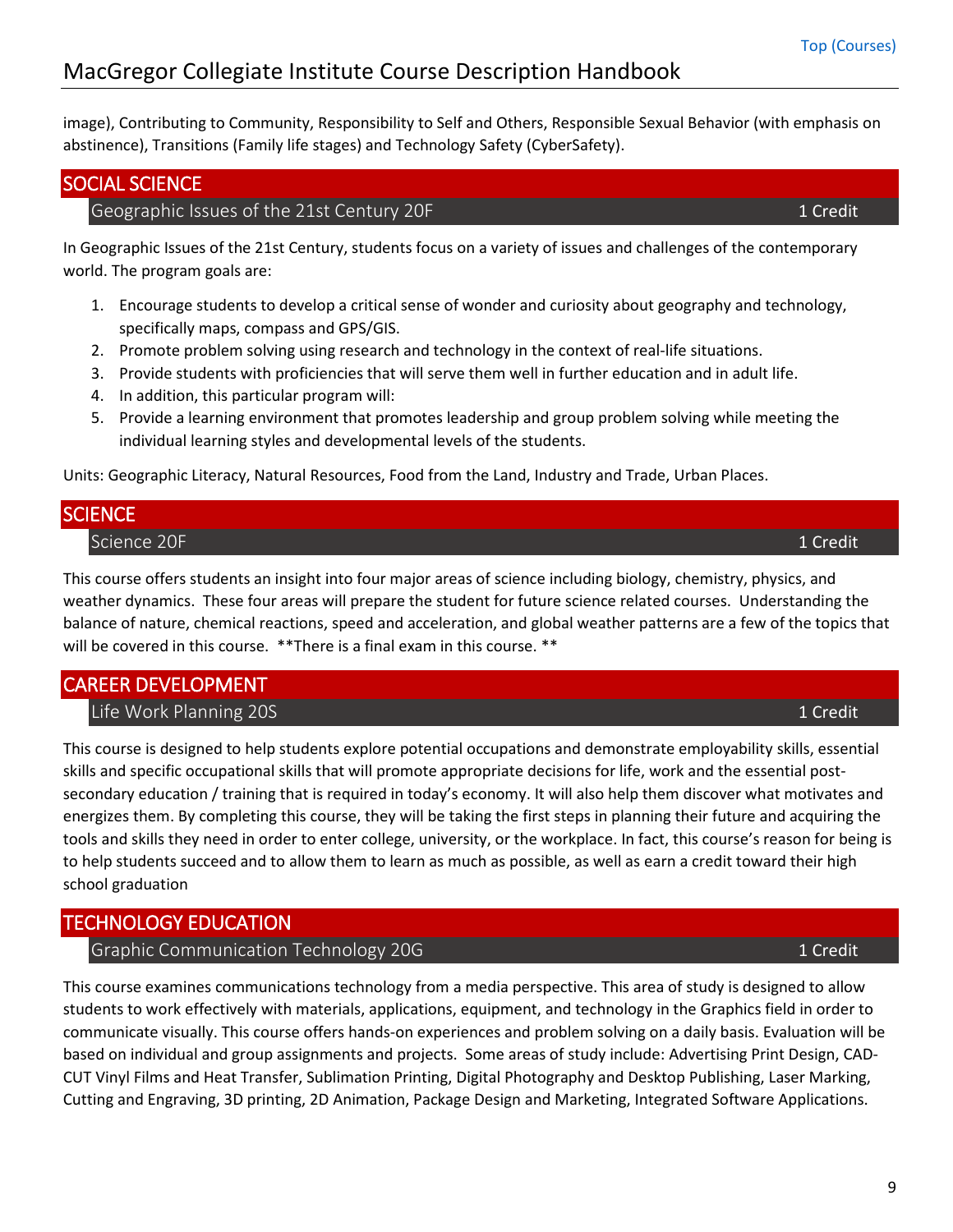# <span id="page-9-0"></span>Grade 10/Level 20 - Optional Credits

\*Courses will be offered depending on student interest

<span id="page-9-2"></span><span id="page-9-1"></span>

| <b>ARTS EDUCATION</b> |          |
|-----------------------|----------|
| Concert Band 20G      | 1 Credit |

These courses focus on furthering the development of skills learned in previous years. Students gain exposure to more challenging repertoire.

<span id="page-9-3"></span>Drama 20S\* 1 Credit

This is an engaging and challenging course that gives students opportunities to learn, grow, perform, and work with others in a safe and fun environment. Drama includes 4 main areas of learning:

Making--where students develop language and practices for making drama.

Creating--students generate and communicate their ideas for creating drama.

Connecting--students learn how drama connects to other areas including various times, places, and cultures. Responding--students use critical reflection to inform drama learning and to develop agency and identity.

#### <span id="page-9-4"></span>Guitar 20S 1 Credit

This course introduces basic guitar skills. Students will learn to play music in a variety of styles including pop, rock, blues, folk and classical. Previous guitar experience is an asset but not required. Students are expected to participate in concerts throughout the year. Classroom guitars are provided for use at the school. Students should have access to a guitar at home for practicing (preferably nylon string). There is a \$20 fee to cover string replacement throughout the year.

#### <span id="page-9-5"></span>Visual Art 20S 1 Credit

This course focuses on ideas, expression, the tools artists use, and the process to go through in order to create your own art. We focus on the decision-making process as artists, making choices based on the artistic principles. By producing works of art, students will experiment with a variety of art materials and techniques. Students will also be required to explain the artistic process in detail through interviews, self-evaluative forms, reflection and journaling. Students will be required to complete several projects through the course of the year as well as starting an art portfolio (a collection of carefully labeled student artwork) and journal that details student learning.

### <span id="page-9-7"></span><span id="page-9-6"></span>**COMPUTER**

#### Computer Science\* 1 Credit

Computer Science 20S is an introduction to the study of how computers work on the inside. Students will work handson and minds-on to develop knowledge, skills, and attitudes applicable to situations beyond computer science. A core component of this introductory course is learning problem solving and basic coding in Javascript, but topics also include computer architecture, binary language, file representations, computer security and ethics, and major historical developments in computer hardware. Students will leave this course with an understanding of how computers work, as well as why they work the way they do. Offered to Grade 10, 11, 12

\*\*NO PROGRAMMING EXPERIENCE REQUIRED.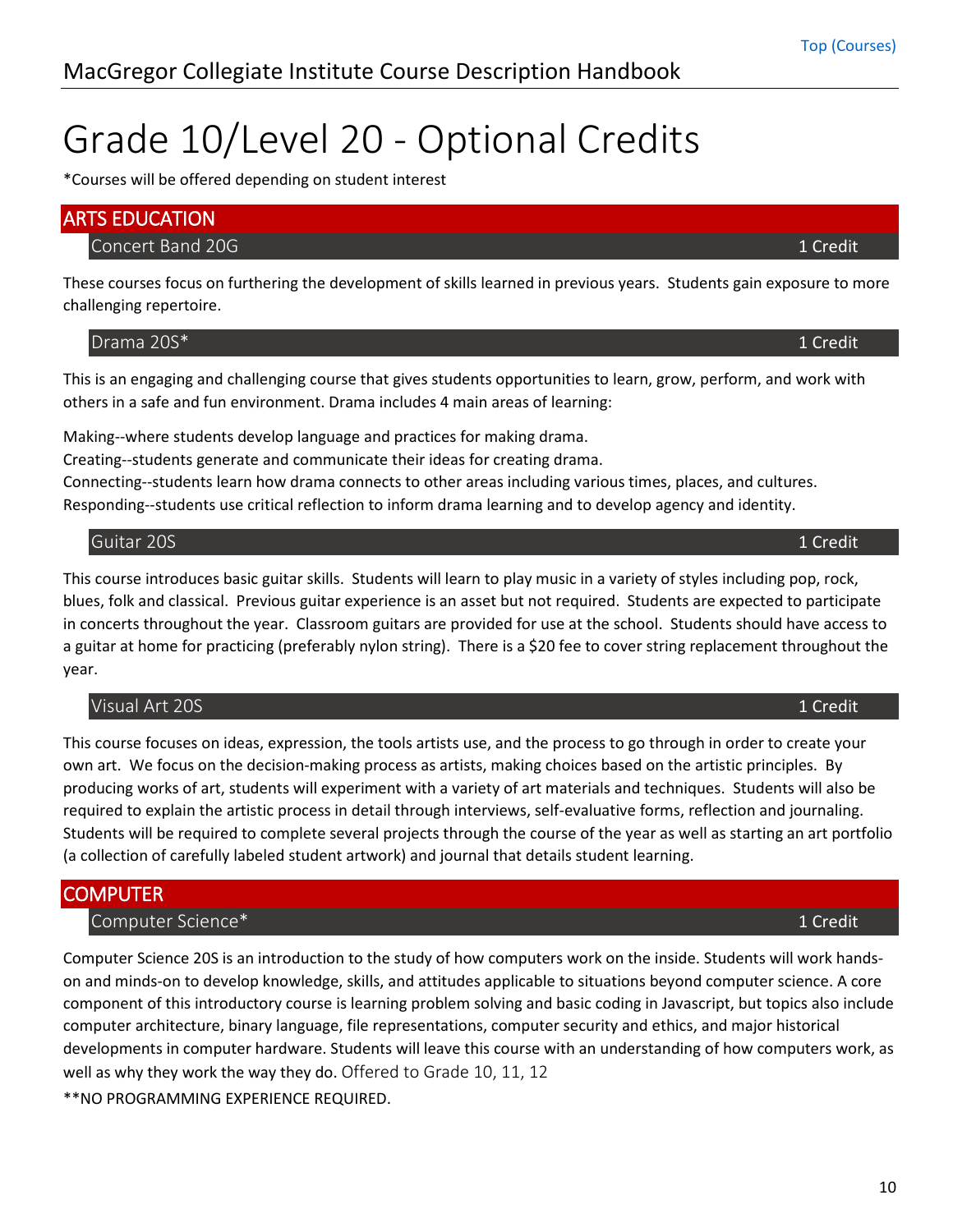# <span id="page-10-1"></span><span id="page-10-0"></span>FRENCH

French: Communication & Culture 20F 1 Credit 1 Credit 1 Credit

The Grade 10 French program is designed to review/expand on skills acquired in previous years of the French program. Classes are taught primarily in French, and students are expected to use French to communicate in class as much as possible. A focus on balanced literacy ensures that listening and speaking are taught first, followed by reading and writing, while culture is continually infused into teaching. By the end of Grade 10, students should be able to speak and write on familiar topics related to their lives and interests using a wider variety of tenses and a broader vocabulary. They should also be able to read and understand more complex text related to these ideas.

# <span id="page-10-3"></span><span id="page-10-2"></span>SOCIAL SCIENCE

Food & Nutrition 20S 1 Credit

This course is intended for students wishing to sample culinary arts. The emphasis is on hands-on activities. Students are introduced to sanitation and safety, tools and equipment, knife handling and safety, and general preparation procedures for different types of food and beverage.

# <span id="page-10-5"></span><span id="page-10-4"></span>TECHNOLOGY EDUCATION

Woodwork Technology 20S 1 Credit 200 1 Credit 200 1 Credit 200 1 Credit 200 1 Credit

Students will continue to build on the skills acquired in grade 10. This course seeks to develop a deeper understanding of project planning, wood joinery, and wood finishing, fastening and CNC design. Some of projects may include Serving Trays, Apple crates, end tables with CNC engraving and a project of the students choosing. Grade 10 will also give opportunity to do more metal work introducing cutting, fabrication, welding, and CNC plasma cutting. Some projects may include fire pit grills and metal signs.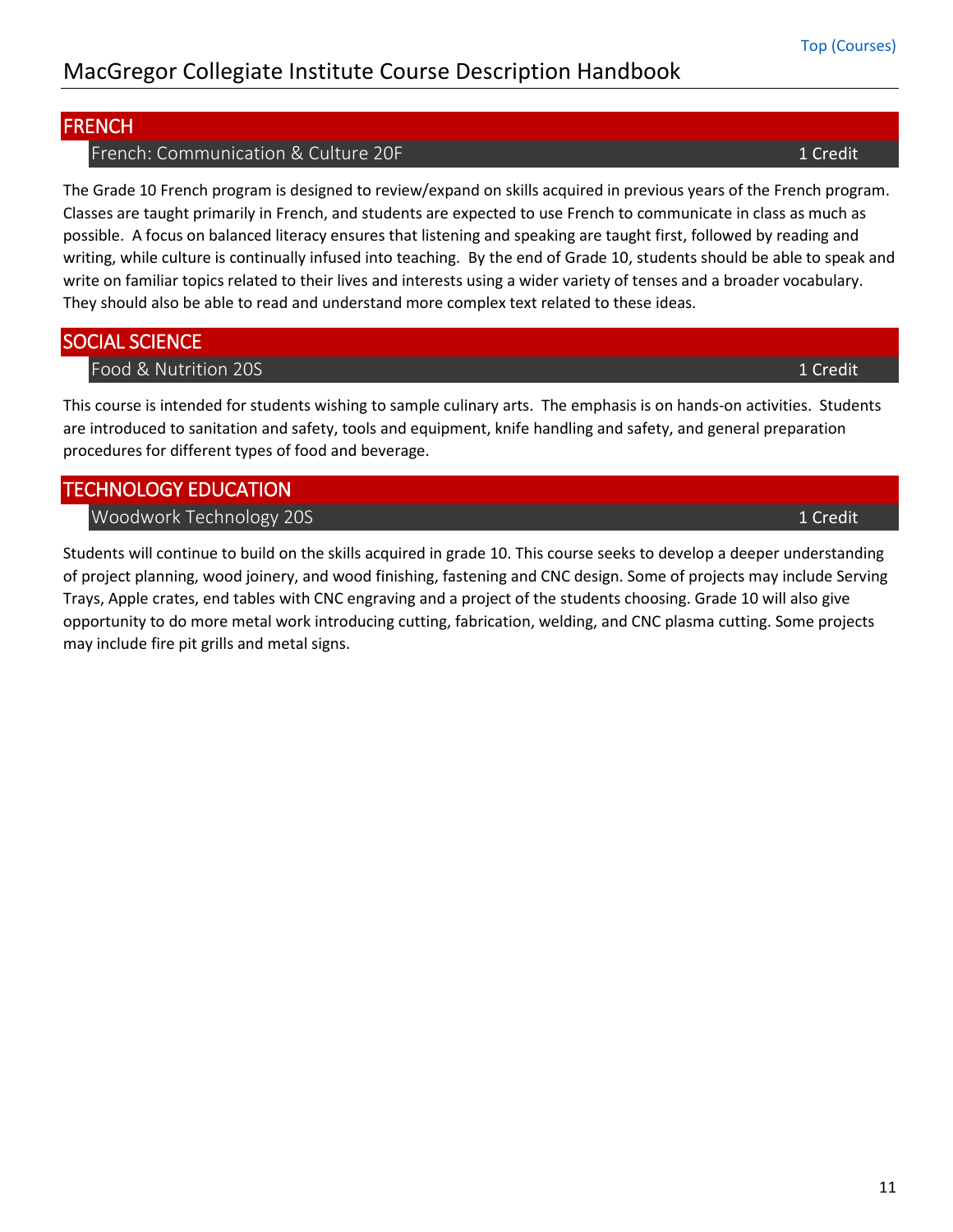# <span id="page-11-0"></span>Grade11/Level 30 - Compulsory Credits

# <span id="page-11-1"></span>ENGLISH LANGUAGE ARTS

Minimum of one of the following is compulsory

### <span id="page-11-2"></span>Comprehensive Focus 30S 1 Credit 2008 1 Credit 2008 1 Credit 2008 1 Credit 2008 1 Credit

The course is focused on providing students with the opportunity to develop specific strategies and skills to increase their ability, knowledge, and learning in the language arts. This course is designed for students to experience and produce 50% pragmatic material (created for the purpose of providing information/opinion) and 50% aesthetic material (created for literary enjoyment). Pragmatic material includes such forms as essays, editorials, news articles, documentaries, and reports. Aesthetic material includes such forms as novels, poems, short stories, films, drama, artwork, and photographs. Each sequence of study (thematically-based) allows for the active use of the six language arts strands – speaking, listening, reading, writing, viewing, and representing.

# <span id="page-11-3"></span>Literary Focus 30S (Creative Writing) **1** Company 1 Credit

This course provides opportunities for students to refine their creative writing skills and abilities beyond those developed in the required ELA courses. This course encourages students to see creative writing as a unique way of thinking, and as a means of constructing and conveying meaning**.** 

# <span id="page-11-4"></span>**MATHEMATICS**

Minimum of one of the following is compulsory

# <span id="page-11-5"></span>Essential Mathematics 30S 1 Credit

Grade 11 Essential Math is intended for students whose post-secondary planning does not include a focus on mathematics and science related fields. The course attempts to use the working world of business as its examples. The usefulness of this course will extend past the walls of the school and be used in the student's day-to-day life.

The materials that will be covered in the class throughout the year are; Interest and credit, 3D Geometry, Statistics, Money Management, Relations and Patterns, Trigonometry and Design Modeling. Students require an inexpensive geometry set and scientific calculator.

# <span id="page-11-6"></span>Applied Mathematics 30S 1 Credit 2008 1 Credit 2008 1 Credit 2008 1 Credit

Applied Mathematics 30S prepares students for the increased use of technology in society. Every effort is made to ensure the relevance of this course through the use of practical, applied PROBLEM SOLVING techniques. In the Applied Mathematics curriculum, students gain and maintain essential skills in topic areas that are important in everyday life as well as in business and industry.

Topics include: Trigonometry, Properties of Angles and Triangles, Statistical Reasoning, Systems of Linear Inequalities, Quadratic Functions & Equations and Inductive, Deductive and Proportional Reasoning.

A graphing calculator is MANDATORY for this course. Students must have their OWN calculator available for use in each class.

\*\*A graphing calculator is required (TI-83 or higher) OR \*\*APP on personal device.

[Top \(Courses\)](#page-0-0)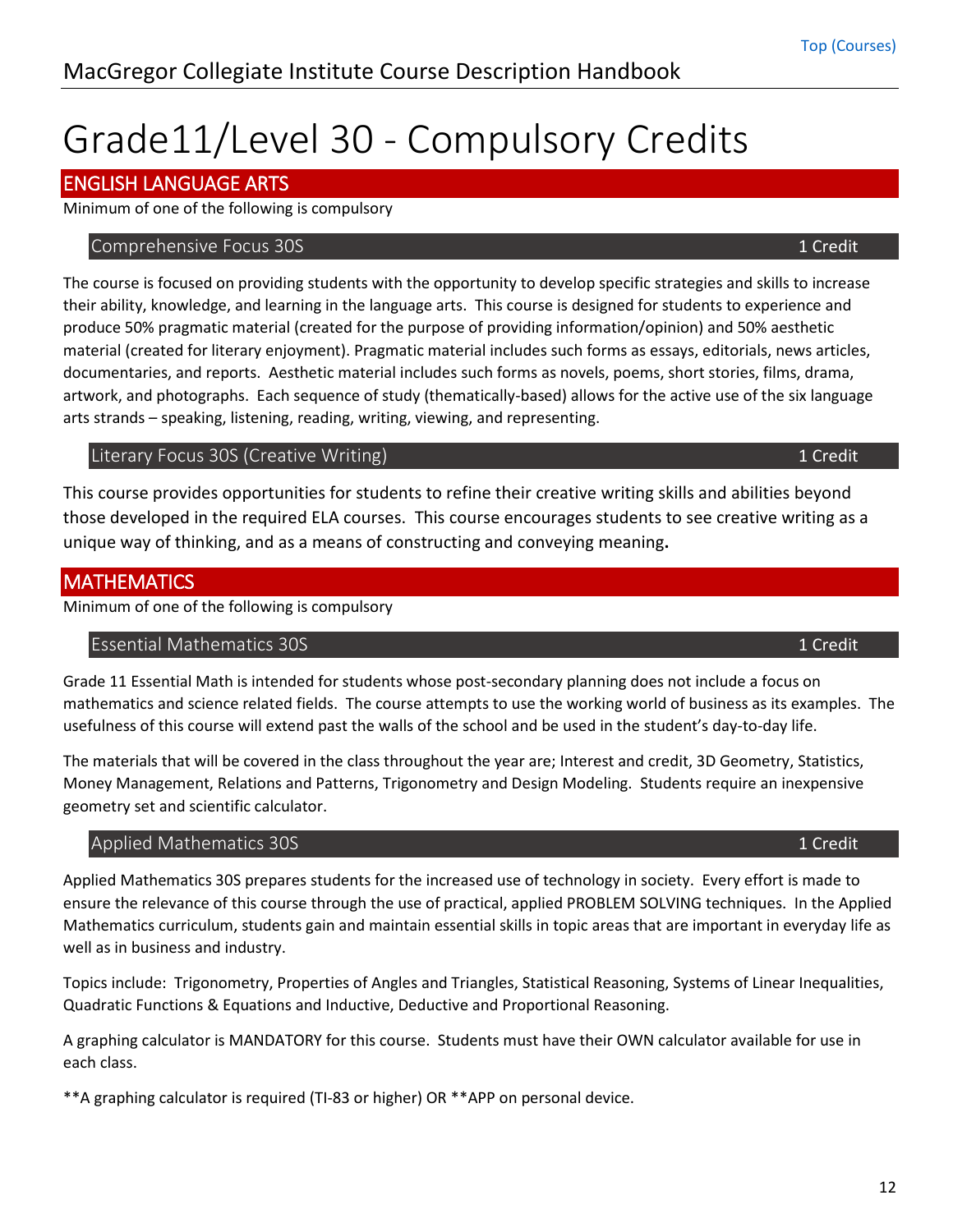#### <span id="page-12-0"></span>Pre-Calculus Mathematics 30S 1 Credit 1 Credit 1 Credit 1 Credit 1 Credit 1 Credit

Pre-Calculus Math is a "pure" math course and is meant primarily for students who plan on taking Calculus (and related disciplines) when in post-secondary education. Pre-Calculus 30S build upon the previous foundations of abstract and theoretical situations considered in the Intro to Applied & Pre-Calculus 20S course.

Reasoning and logical thinking are required for a complete understanding of this course. This course develops good thinking and learning skills through the application of basic ideas to a variety of problems. Due to the challenging and demanding nature of Pre-Calculus 30S, students are expected to work hard and think for themselves. \*\*A graphing calculator is required (TI-83 or higher) OR \*\*APP on personal device.

#### <span id="page-12-2"></span><span id="page-12-1"></span>PHYSICAL & HEALTH EDUCATION

#### Physical & Health Education 30F 1 Credit 2008 1 Credit 2008 1 Credit

This compulsory full-credit course is designed to help youth take greater ownership of their own physical fitness, to encourage them to seek out activities that interest them, and to engage in active lifestyles into their futures. Students may study topics related to mental health, fitness management, substance use and abuse prevention, and the social impact of sport. The focus of this content will be on health and personal planning. These topics will make up the core component of the course content. Students will be required to develop and implement the remaining course in a personal physical activity plan as part of the physical activity practicum. Students will be introduced to safety and risk management planning to minimize the associated risks of the activities they have chosen. As well, specific sports training in Volleyball, Basketball, Hockey, Badminton and other sports will be pursued, including coaching strategies, training techniques, skill techniques, etc.

### <span id="page-12-4"></span><span id="page-12-3"></span>SOCIAL SCIENCE

#### History of Canada 30F 1 Credit 2008 1 Credit 2008 1 Credit 2008 1 Credit 2008 1 Credit

History of Canada 30F has been designed to help us in the examination of the historical development of Canada, with a focus on the social and political history. A further intent is to examine the way in which Canada's history has developed and is developing within an international context. The program goals are to:

- 1. Encourage students to develop a critical sense of wonder and curiosity about history.
- 2. Promote problem solving in the context of real-life situations.
- 3. Provide students with proficiencies that will serve them well in further education and in adult life.

In addition, this particular program will:

4. Provide a learning environment that promotes leadership and group problem solving while meeting the individual learning styles and developmental levels of the students.

\*\*There is a final exam in this course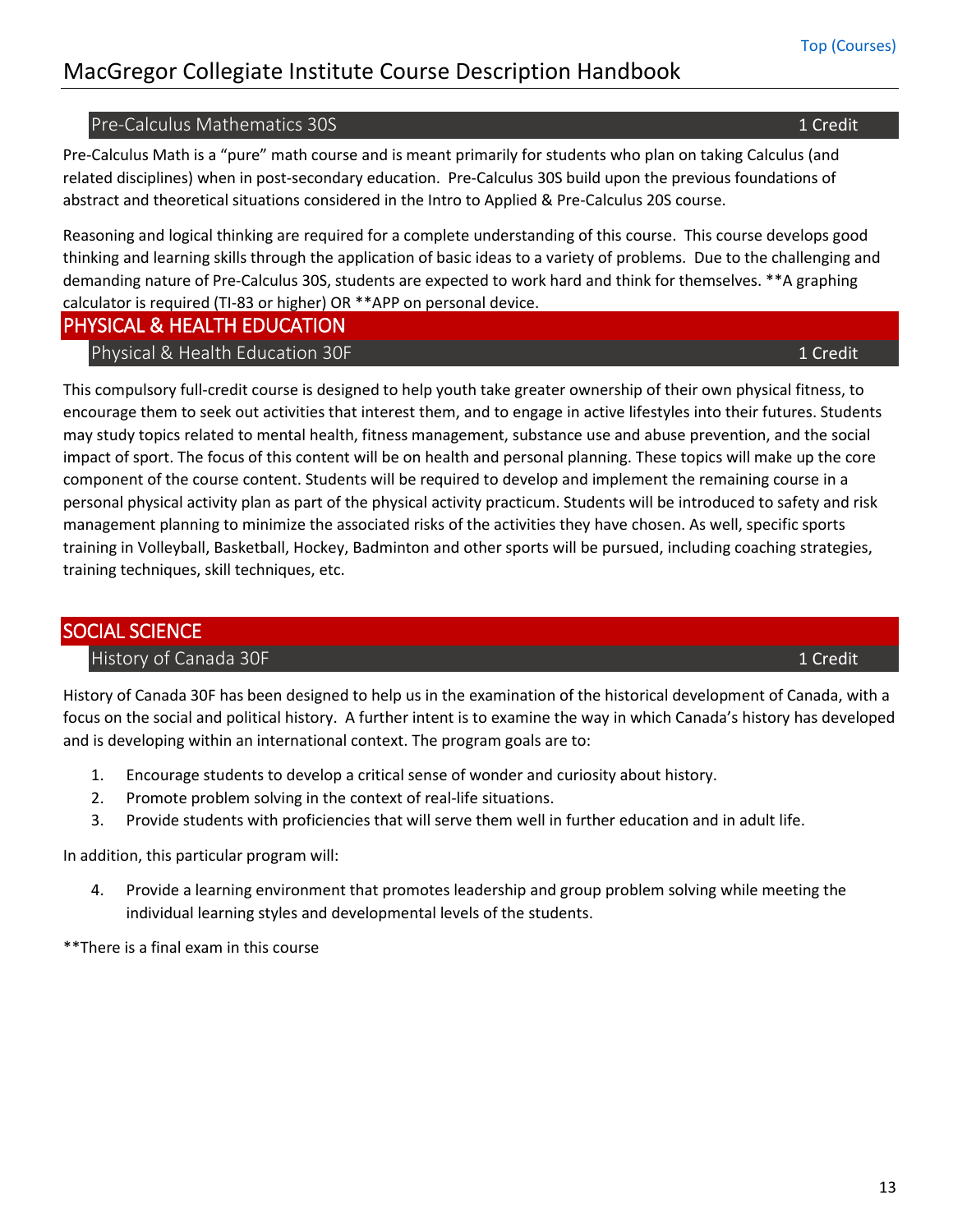# <span id="page-13-0"></span>Grade 12/Level 40 - Compulsory Credits

# <span id="page-13-1"></span>ENGLISH COURSES

Minimum of one of the following is compulsory

### <span id="page-13-2"></span>English Language Arts – Comprehensive Focus 40S 1 Credit 1 Credit

Students will be encouraged to develop a critical sense of wonder and curiosity about the parts of language and their application. This program will promote problem solving in the context of real-life situations and provide students with language proficiencies that will serve them well in further education and in adult life.

In addition, this course will provide a learning environment that promotes leadership and group problem solving while meeting the individual learning styles and developmental levels of the students in the realms of reading, writing, listening, speaking, viewing and representing.

The Comprehensive Focus addresses a variety of informal and formal discourse, ranging from oral discussions, freewriting, letters, journals to reports, formal presentations, documentaries, short and book-length fiction, and poetry. These texts fall along the continuum of pragmatic, expressive, and aesthetic language uses. \*\*There is a final Provincial exam in this course\*\*

### <span id="page-13-3"></span>English Language Arts – Language & Literary Forms 40S 1 Credit 1 Credit

This course enables students to become competent and confident users of all six language arts through opportunities to listen, speak, read, write, view, and represent in a variety of combinations and through a wide range of relevant texts including short stories, novels, poetry, songs, drama, and film study.

Learning outcomes involve the knowledge, skills, strategies, and attitudes students demonstrate emphasizing expressive purposes and texts. Texts read and produced are approximately 70 percent expressive and 30 percent practical in purpose. \*\*There is a final Provincial exam in this course\*\*

### <span id="page-13-4"></span>English Language Arts – Transactional Focus 40S 1 Credit 1 Credit

This course enables students to become competent and confident users of all six language arts through opportunities to listen, speak, read, write, view and represent in a variety of combinations through a range of relevant texts.

In the transactional focus students develop and refine a range of knowledge, skills and strategies to help them function effectively in their post high school lives. This course emphasizes the practical uses of language: language that informs, directs, persuades, analyzes, argues, and explains. Assignments include essays, letters, reports, editorials, reviews, questionnaires, and interviews. \*\*There is a final Provincial exam in this course\*\*

# <span id="page-13-5"></span>MATHEMATICS COURSES

Minimum of one of the following is compulsory

### <span id="page-13-6"></span>Essential Mathematics 40S 1 Credit

This course gives students an understanding of how mathematical concepts affect our daily life, business, industry, and government. Units covered include vehicle finance, home finance, business finance, statistics, precision measurement, career life, geometry and trigonometry, and probability. Students will develop the ability to make reasoned decisions and to support those decisions mathematically. This course, like Essential 30S, is intended for students whose post-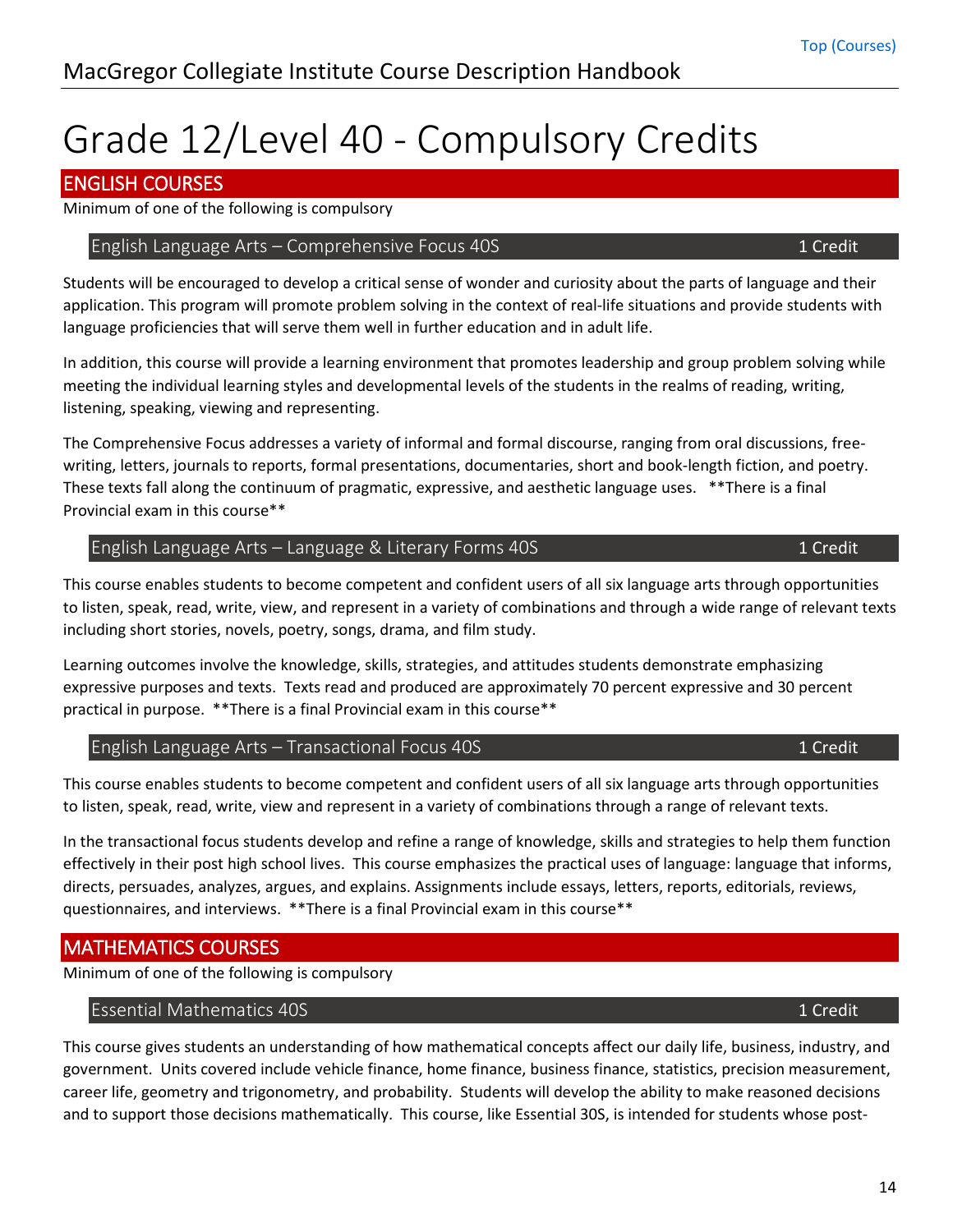secondary planning does not include a focus on mathematics and science related fields. \*\*There is a final Provincial exam in this course\*\*

#### <span id="page-14-0"></span>Applied Mathematics 40S 1 Credit 1 Credit 1 Credit 1 Credit 1 Credit 1 Credit 1 Credit 1 Credit 1 Credit 1 Credit

Applied Mathematics 40S prepares students for the increased use of technology in society. Every effort is made to ensure the relevance of this course through the use of practical, applied PROBLEM SOLVING techniques. In the Applied Mathematics curriculum, students gain and maintain essential skills in topic areas that are important in everyday life as well as in business and industry. A graphing calculator is required (TI-83 or higher) OR \*\*APP on personal device.

Topics include: Design & Measurement, Matrix Modelling, Vectors, Applications of Periodic Functions, Probability, Personal Finance, Sequences, and Variability & Statistical Analysis.

\*\*There is a final Provincial exam in this course\*\*

#### <span id="page-14-1"></span>Pre-Calculus Mathematics 40S 1 Credit 1 Credit 1 Credit 1 Credit 1 Credit

Pre-Calculus Math is a "pure" math course and is meant primarily for students who plan on taking Calculus (and related disciplines) when in post-secondary education. Pre-Calculus 40S build upon the previous foundations of abstract and theoretical situations considered in prior Pre-Calculus courses.

Reasoning and logical thinking are required for a complete understanding of this course. This course develops good thinking and learning skills through the application of basic ideas to a variety of problems. Due to the challenging and demanding nature of Pre-Calculus 40S, students are expected to work hard and think for themselves.

Topics include: Circular Functions, Exponents & Logarithms, Transformations, Trigonometric Identities, and Permutations Combinations & Binomial Theorem. \*A graphing calculator is required (TI-83 or higher) OR \*\*APP on personal device.

\*\*There is a final Provincial exam in this course\*\*

# <span id="page-14-3"></span><span id="page-14-2"></span>PHYSICAL & HEALTH EDUCATION

#### Physical & Health Education 40F 1 Credit 2008 1 Credit 2008 1 Credit

This compulsory full-credit course is designed to help youth take greater ownership of their own physical fitness, to encourage them to seek out activities that interest them, and to engage in active lifestyles into their futures. Students may study topics related to social/emotional health, fitness management, nutrition, sexual health, and personal development. The focus of this content will be on health and personal planning. These topics will make up the core component of the course content. Students will be required to develop and implement a personal physical activity plan as part of a physical activity practicum. Students will be introduced to risk management planning to minimize the associated risks of the activities they have chosen. As well, specific sports training in Volleyball, Basketball, Hockey, Badminton and other sports will be pursued, including coaching strategies, training techniques, skill techniques, etc.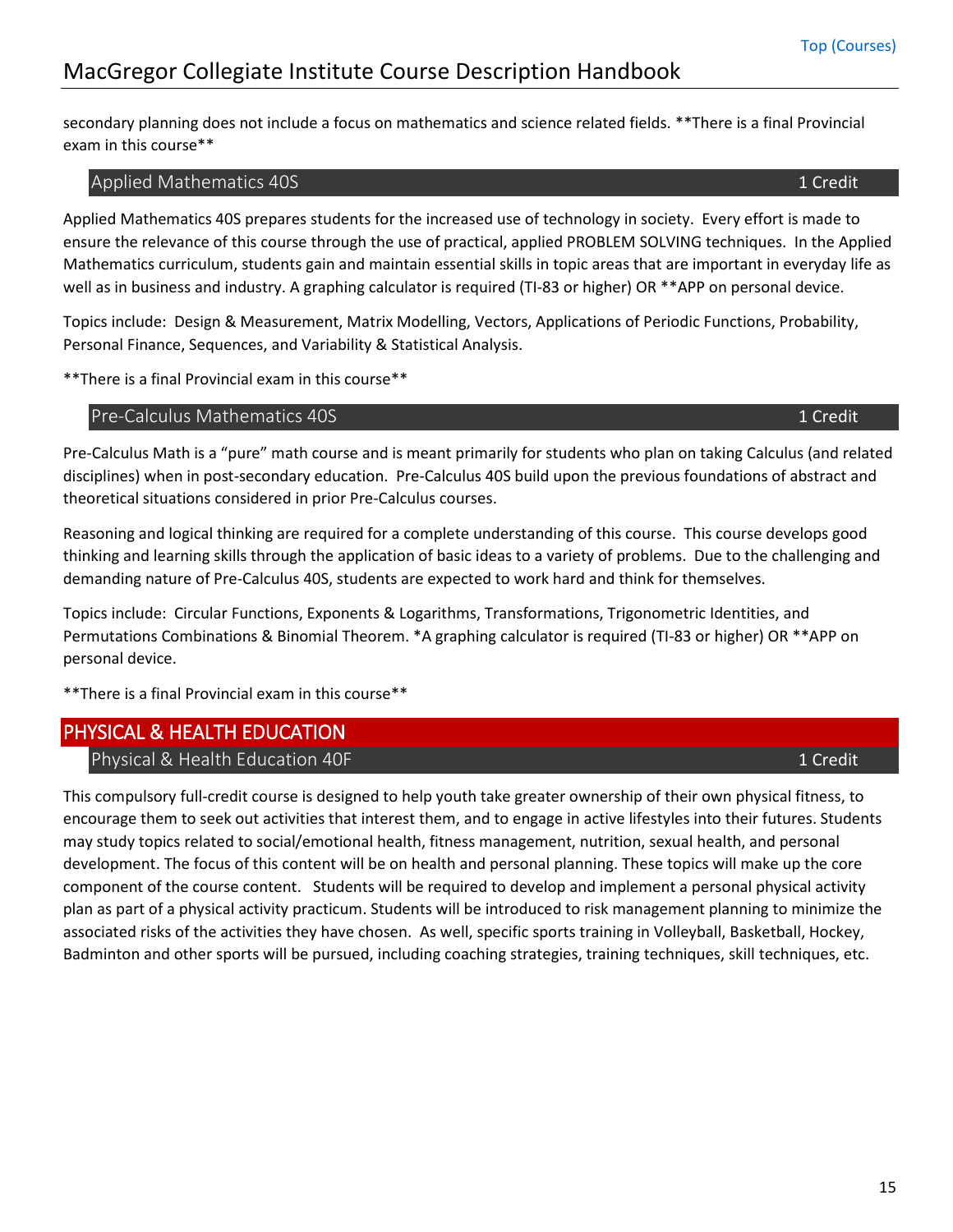# <span id="page-15-0"></span>Grade 11 and 12/Level 30 and 40 - Optional Credits

Courses will be offered depending on student interest and courses with an '\*' are offered biennially (every other school year)

# <span id="page-15-2"></span><span id="page-15-1"></span>APPLIED COMMUNICATION EDUCATION

# Accounting Essentials/Systems 30/40S 1 Credit 2008 1 Credit

This course continues expanding on the principles learned in Accounting Principles 30S. In addition to recording financial information and analyzing financial statements, students will develop a more in depth understanding of accounts payable and receivable journals, cash receipts and payments journals, and learn how to account for inventory in a merchandising business. Students will expand their knowledge of Sage 50 accounting software and Microsoft Excel

### <span id="page-15-3"></span>Business Management 40S 1 Credit and the state of the state of the state of the state of the state of the state of the state of the state of the state of the state of the state of the state of the state of the state of the

Business Management focuses on developing skills in planning, leading, organizing, controlling, and staffing. Students will study various management styles and participate in activities related to human resources, inventory, finance, and project management. This course is designed for students interested in furthering their knowledge of management strategies used in various settings and furthering their knowledge of business ownership.

# <span id="page-15-5"></span><span id="page-15-4"></span>ARTS EDUCATION

# Concert Band 40S 1 Credit 1 Credit 1 Credit 1 Credit 1 Credit 1 Credit 1 Credit 1 Credit 1 Credit 1 Credit 1 Credit

These courses focus on furthering the development of skills learned in previous years. Students gain exposure to more challenging repertoire.

<span id="page-15-6"></span>Drama 40S\* 1 Credit

This is an engaging and challenging course that gives students opportunities to learn, grow, perform, and work with others in a safe and fun environment. Drama includes 4 main areas of learning:

Making--where students develop language and practices for making drama.

Creating--students generate and communicate their ideas for creating drama.

Connecting--students learn how drama connects to other areas including various times, places, and cultures. Responding--students use critical reflection to inform drama learning and to develop agency and identity.

# <span id="page-15-7"></span>Guitar 40S 1 Credit

<span id="page-15-8"></span>These courses focus on furthering the development of skills learned in previous years. Students will gain exposure to more complicated repertoire. Students should have taken Guitar 20G and Guitar 30S before taking Guitar 30S and Guitar 40S respectively. A student wanting to take these classes without the prerequisites may be admitted into the course at the discretion of the teacher. Space may be limited. Classroom guitars are provided for use at the school. Students should have access to a guitar at home for practicing (preferably nylon string.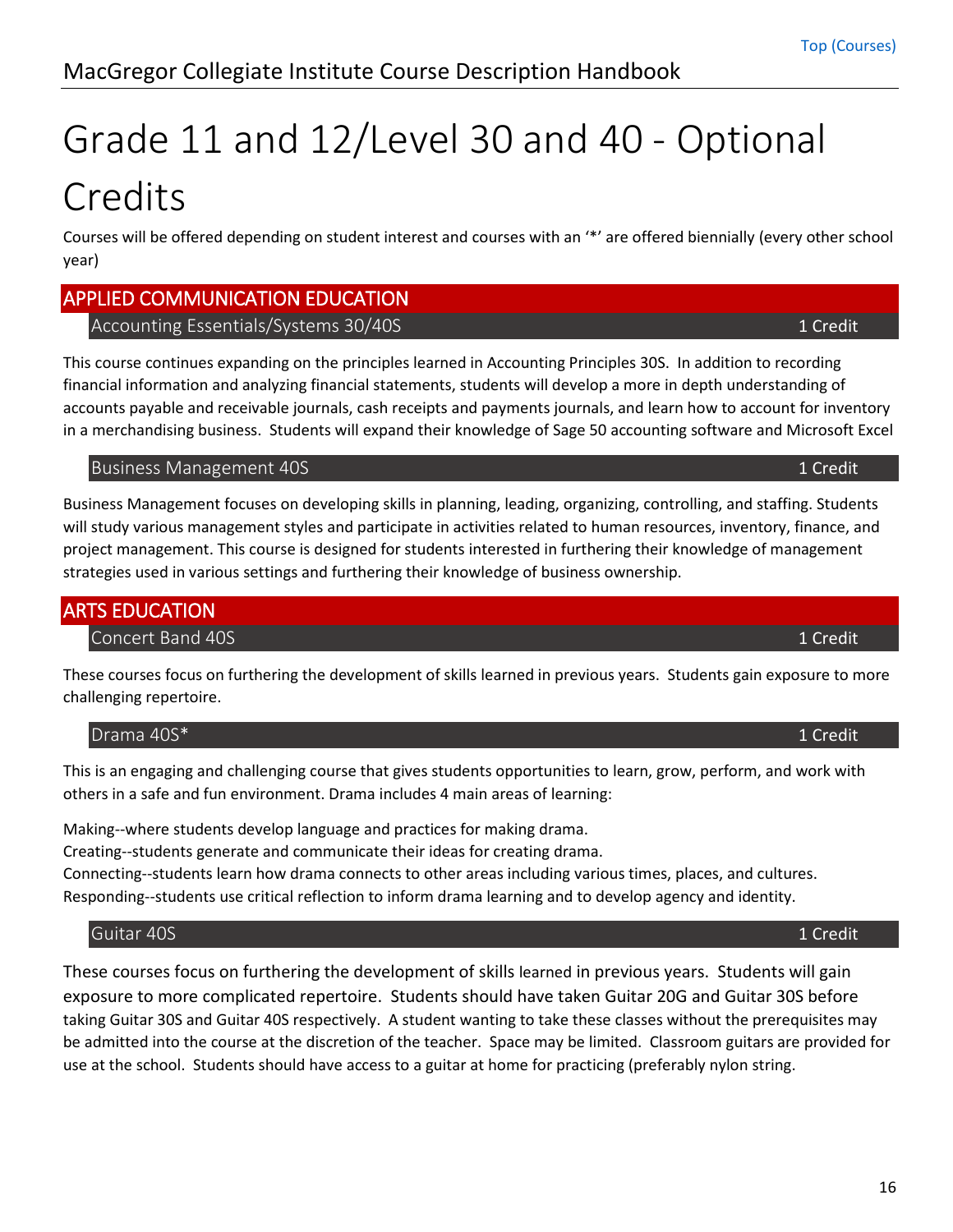17

# MacGregor Collegiate Institute Course Description Handbook

#### Visual Art 40S 1 Credit

This course is about ideas, expression, the tools artists use and the process they go through in order to create their art. Vital to a student's learning is their preliminary work, the process that leads to and solidifies a student's artistic decisions. By producing their own works of art, students will experiment with a variety of art materials and techniques. Students will study the fundamentals of design in more depth than in previous years. Drawing and painting will be the core area of emphasis although students will be able to explore other art forms on an individual basis. Students will also be required to explain the artistic process in detail through interviews, self-evaluative forms, reflection, and journaling. Students will be required to complete several projects throughout the course of the year as well as keeping an up to date art portfolio (a collection of carefully labeled student artwork) and journal that details student learning.

# <span id="page-16-1"></span><span id="page-16-0"></span>**COMPUTER**

### **Computer Science 30S** 1 Credit 200 and 200 and 200 and 200 and 200 and 200 and 200 and 200 and 200 and 200 and 200 and 200 and 200 and 200 and 200 and 200 and 200 and 200 and 200 and 200 and 200 and 200 and 200 and 200 an

Computer Science 30S builds directly on students' understanding of computer hardware and programming. Students will greatly expand their hands-on coding with Javascript, as well as delving into direct computer programming language (such as Java or C++). Through these, they will continue to develop their problem-solving skills more independently. In addition to that, students will have the chance to learn about the development of computer software, operating systems, and new programming concepts such as arrays and sorting algorithms. Offered to Grade 11, 12.

# <span id="page-16-3"></span><span id="page-16-2"></span>ENGLISH LANGUAGE ARTS

Creative Writing 30/40S (Transactional/Comprehensive) 1 Credit

This course provides opportunities for students with to refine their creative writing skills and abilities beyond those developed in the required ELA courses. This course encourages students to see creative writing as a unique way of thinking, and as a means of constructing and conveying meaning.

### <span id="page-16-5"></span><span id="page-16-4"></span>**FRENCH**

### French: Communication & Culture 1 Credit 1 Credit

The Senior French program is designed to review/expand on skills acquired in previous years of the French program and to emphasize an increased focus on both communication and culture as integral parts of the French program. Classes are taught wholly in French, and students are expected to use French as their primary language of communication. A focus on balanced literacy ensures that listening and speaking skills are taught first, followed by reading and writing, while culture is continually infused into teaching. By the end of the course, students should be able to use a wide variety of tenses and a broad vocabulary to speak and write with increasing spontaneity and confidence on familiar topics of interest. They should also be able to read a novel, write a formal essay on a topic related to their novel study, and deliver presentations and lessons to classmates on topics of their choosing.

# <span id="page-16-7"></span><span id="page-16-6"></span>**SCIENCE**

#### Biology 30/40S **1** Credit 2008 **1** Credit 2008 **1** Credit 2008 **1** Credit 2008 **1** Credit 2008 **1** Credit 2008 **1** Credit 2008 **1** Credit 2008 **1** Credit 2008 **1** Credit 2008 **2008** 2008 **2008** 2008 2009 2008 2009 2008 200

Biology 30S is a course in human anatomy and physiology, focused around the key themes of wellness and homeostasis. Students will explore the functions of the human body, starting with the cells and then going through each of the major organ systems: cardiovascular, digestive, immune, nervous, and endocrine. In addition to learning about each system's functions, students will learn how the systems work together in a variety of ways in order to help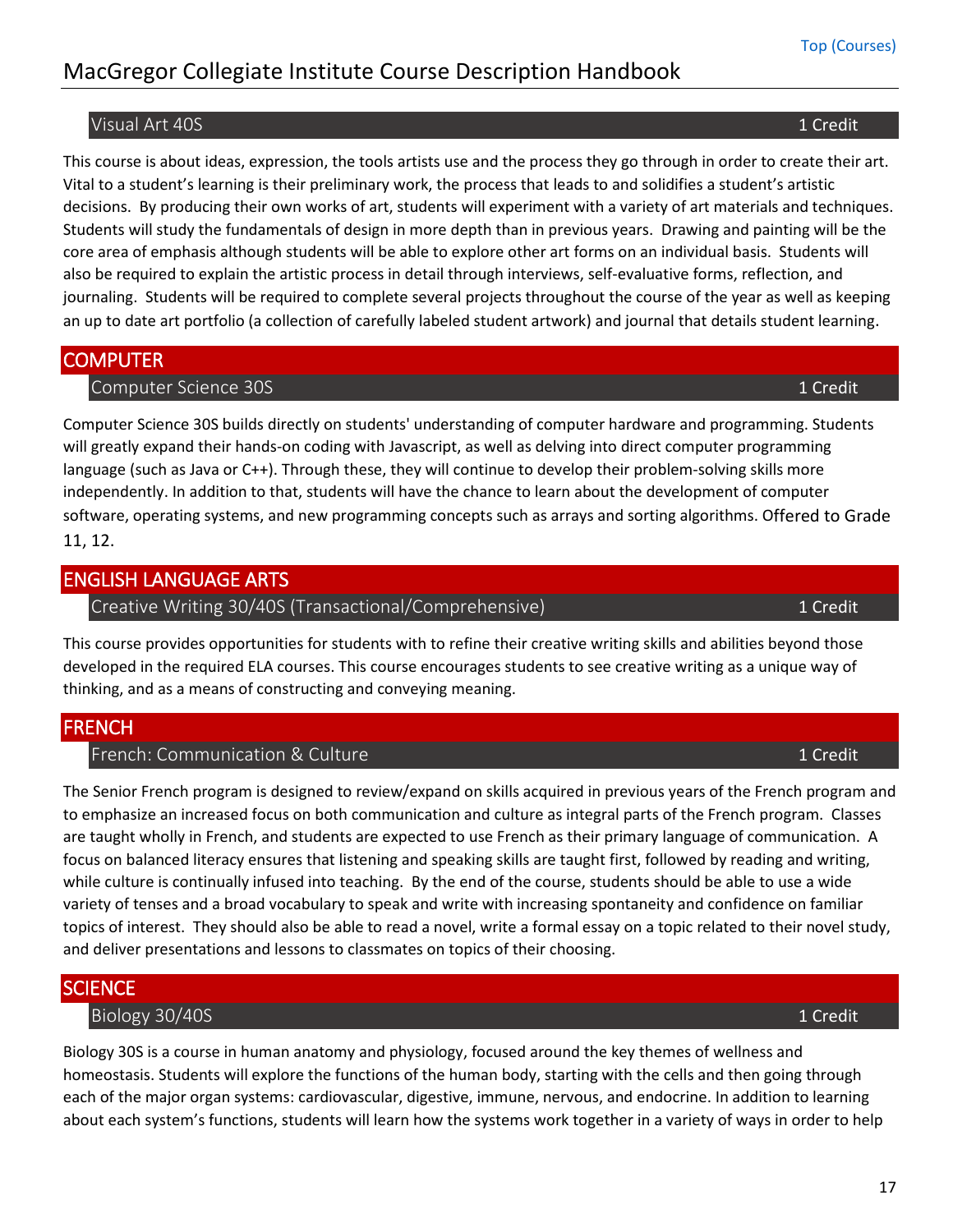the body survive. Research projects let students dive into topics of interest, while lab activities help to visualize body structures and processes, including one optional organ dissection. The reproductive system is not studied in this course, as it was studied in detail in Science 10F.

Biology 40S is a course in understanding life, focused around the key themes of genetics and biodiversity. Students will study inheritance and DNA, and learn about how each organism can trace its characteristics back through generations. These set the stage for understanding the theory of evolution, the most important discovery ever made in biology, and apply this model to understanding primate evolution. Students will look back on the history of Earth and learn about some of the major developments and catastrophes, including the origin of life and mass extinctions. The course finishes with a tour of the tree of life, from bacteria all the way up to mammals. Research projects let students explore topics of interest, and classroom discussions allow students to grapple with ethical issues, such as genetic engineering. Students may also take part in optional specimen dissections.

#### <span id="page-17-0"></span>Chemistry 30/40S **1** Credit **1** Credit **1** Credit **1** Credit **1** Credit **1** Credit **1** Credit **1** Credit **1** Credit **1** Credit **1** Credit **1** Credit **1** Credit **1** Credit **1** Credit **1** Credit **1** Credit **1** Credit **1** Cre

The course studies bio-diversity investigating genetics, microbiology, plant diversity, animal diversity and ecology. In addition to course work and research, Biology 40S also has a laboratory component that includes comparative physiology and dissection. It should be noted that actually dissecting is not required, as long as the student observes and assists. Upon completing the course, students will be prepared to study biology at the University level.

### <span id="page-17-1"></span>Physics 30/40S **1** Credit **1**

This course encourages students to use scientific and technology-related knowledge to understand and interpret their environment. Students will develop their mathematical, and analytical skills and demonstrate the application of the scientific method through hands-on experiments. The Grade 12 students will deepen their understanding of the concepts and theories explored previously in Grade 11 Physics (30S). Students will further develop skills in the areas of experimentation, research, critical thinking, and analysis.

# <span id="page-17-3"></span><span id="page-17-2"></span>SOCIAL SCIENCES

Canadian Law 40S\* 1 Credit 2008 1 Credit 2008 1 Credit 2008 1 Credit 2008 1 Credit

The Grade 12 Canadian Law curriculum presents students with the major components of Canadian law, beginning with the foundations of law, followed by the Canadian Charter of Rights and Freedoms, criminal law, civil law, and family law. The course also gives students the opportunity to explore a topic of their choice through inquiry of one of the following: international law, human rights law, youth and the law, labour law, or environmental law.

### <span id="page-17-4"></span>Current Topics in First Nations, Metis & Inuit Studies 40S\* 1 1 2 1 2 1 2 1 Credit

Current Topics in First Nations, Métis, and Inuit Studies is an engaging course that examines the importance of Indigenous realities within contemporary and historic Canadian and global settings. It will provide both Indigenous and Non-Indigenous students an opportunity to become knowledgeable about the cultures and traditions, worldviews, histories, and accomplishments of Indigenous peoples. This course is constructed around five thematic clusters including: image and identity, relations with government, social justice issues, indigenous peoples and the world, and celebrations of learning.

# <span id="page-17-5"></span>Family Studies 40S\* 1 Credit 1 Credit 1 Credit 1 Credit 1 Credit 1 Credit 1 Credit 1 Credit 1 Credit 1 Credit

Family Studies emphasizes the transition from adolescence to adulthood with the ability to examine and practice skills that help develop healthy interpersonal relationships. The skills and knowledge will provide the opportunity for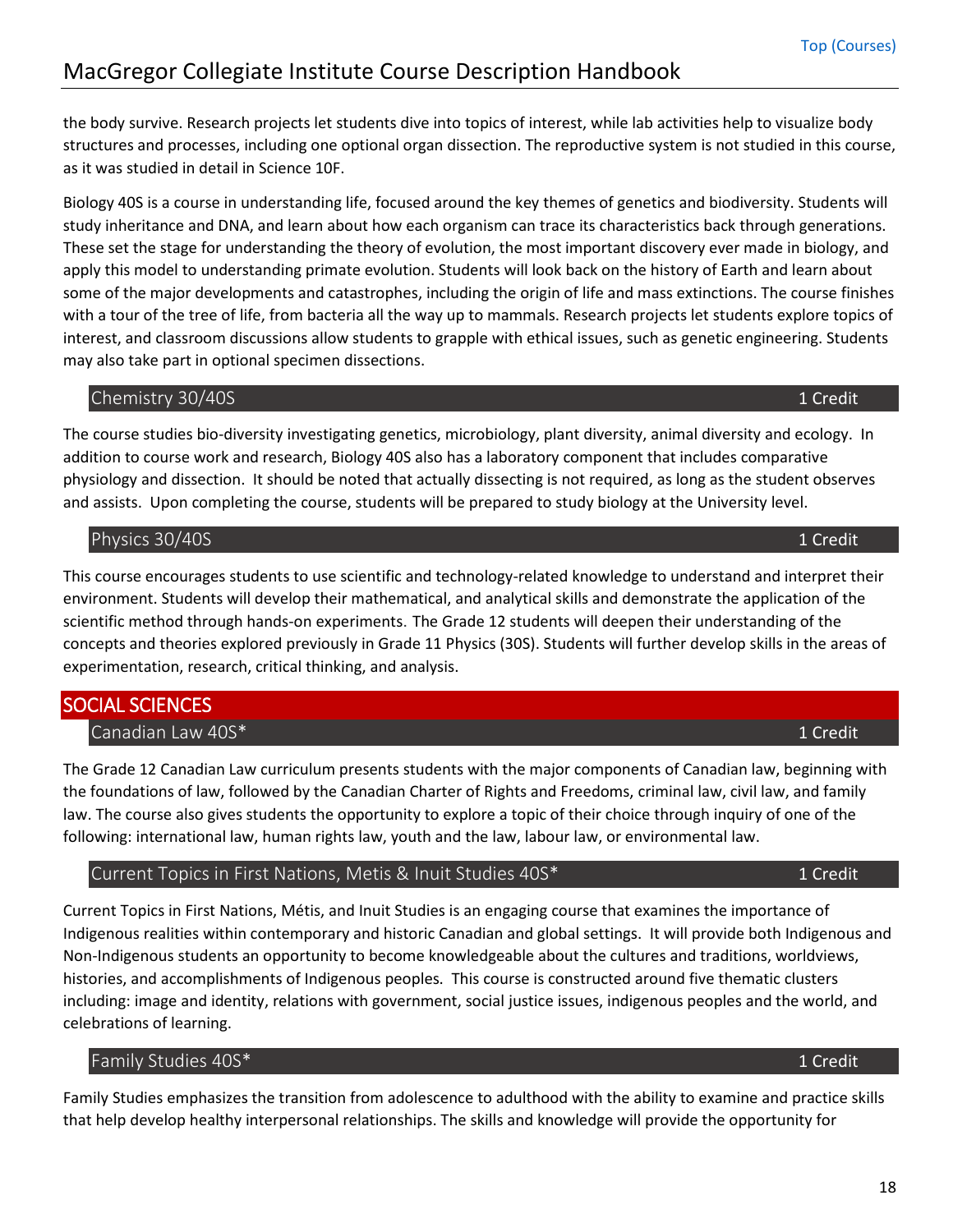students to make informed and responsible life management choices now and in the future. Career Pathways Career pathways in family studies include social science and humanities areas such as early childhood education, child and adolescent development, teaching/education, public policy and law, aging, financial planning, social work, counselling, psychology, public health, advocacy and non-profit work, and family life and parenting.

#### <span id="page-18-0"></span>Food & Nutrition 30/40S 1 Credit

This course is intended for students wishing to sample culinary arts. The emphasis is on hands-on activities. Students are introduced to sanitation and safety, tools and equipment, knife handling and safety, and general preparation procedures for different types of food and beverage.

#### <span id="page-18-1"></span>Geography: World Human 40S\* 1 Credit

World Human Geography deals with locations, patterns, distribution, and interrelationships between the physical and human environments with an international focus. We will talk about issues facing today's world, including world population, global food supply, resource and energy development, industry and urbanization, and global interdependence. Students will become familiar with regions of the world, and how climate and weather impact lifestyle and culture. We'll explore the world's natural resources and how that has led to industries in nations. Nations all depend on each other for access to resources they don't have, so the concept of connectedness is a theme that will run throughout the whole course.

### <span id="page-18-2"></span>Global Issues: Citizenship & Sustainability 40S\* 1 Credit 1 Credit 1 Credit

Global Issues is an opportunity to reflect on diverse world views and perspectives as students conduct self-guided inquiry into issues that are crucial to living in a connected, interdependent world. Students will not only increase their awareness of significant global issues, but also develop an ethos of concern as they develop their own capacities as contributing members of their communities. Students will learn a variety of ways to approach a complex issue, and then they will choose their own topics to do so. This course also includes a "Take Action" component, where students develop and carry out their own action project to address an issue important to them. Areas of inquiry that students can choose from are: Media; Consumerism; Environment; Poverty, Wealth, & Power; Oppression & Genocide; Health & Biotechnology; Gender Politics; Social Justice & Human Rights; Indigenous Peoples; Peace & Conflict.

### <span id="page-18-3"></span>Psychology 40S\* 1 Credit 1 Credit 1 Credit 1 Credit 1 Credit 1 Credit 1 Credit 1 Credit 1 Credit 1 Credit 1 Credit 1 Credit 1 Credit 1 Credit 1 Credit 1 Credit 1 Credit 1 Credit 1 Credit 1 Credit 1 Credit 1 Credit 1 Credit

This course will focus on a variety of major concepts and theories in psychology. Topics include an introduction to psychology and psychology research methods, understanding human development and behaviour, learning and thinking, perception, emotions and motives, personality traits, conflicts and adjustments, and social behaviour. Students will be encouraged to participate in labs to apply psychological concepts to their own lives in order to broaden self-awareness

### <span id="page-18-4"></span>Western Civilization 40S\* 1 Credit

This curriculum is designed to help students understand that Canadian society and other Western societies evolved and were shaped by complex movements and events. The course includes the following six units – An Introduction to Western Civilization, Pre-Modern Western Civilization, The Renaissance, Reformation and Absolutism versus Representative Government, The Age of Reason, and the Political, Agricultural, and Industrial Revolutions, Major Movements and Events of the Nineteenth Century and The Twentieth Century.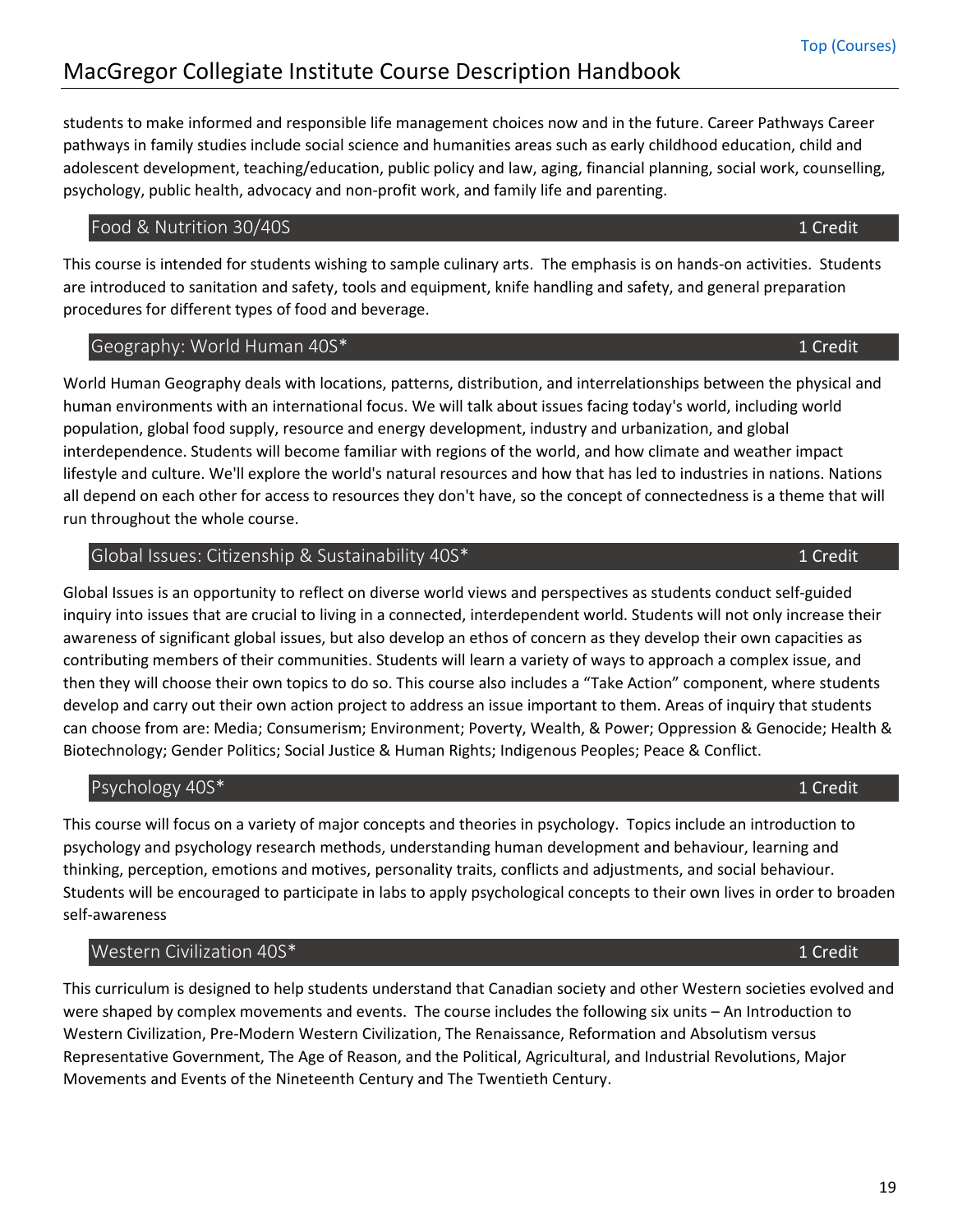The Western Civilization curriculum is organized around the following six major concepts: religion, ideology, humanism, individualism, secularism, and skepticism.

### <span id="page-19-1"></span><span id="page-19-0"></span>TECHNOLOGY EDUCATION

### Drafting Design Technology 1/2 \* 1 Credit 1 Credit 1 Credit

Design Drafting Essentials I 20S and Design Drafting Essentials II 30S have been redesigned as a pair of courses to teach students the essential knowledge and skills in architectural and mechanical drafting. Teachers have the flexibility to focus on one or both of these topics in each course. However, by the end of both courses, students need to have had significant exposure to both architectural and mechanical drafting in order to be prepared to successfully complete the remaining courses in this cluster. (not on course selection form, will be offered depending on student selection)

#### <span id="page-19-2"></span>Graphic Communication Technology 30/40S 1 Credit 1 Credit

(30) This course enables students to further develop their skills from previous introductory courses. It deals with the blending of technology and processes used in the graphics program and stresses the importance of all forms of graphic communication. It builds on the skills developed in grade 9 and 10 and allows students the flexibility to exercise time management, quality control and teamwork. Focus will be in the area of Digital Graphics. Students will develop skills in: Digital Graphic Design, Packaging Design, Advertising Graphics, Motion Graphics Animation, Information Design, and Interactive Media.

(40) In the final year of Graphic Communications, technology students will continue to develop skills at an advanced level in the areas of graphic design and print communications. Focus will be in the area of Promotional Graphics. Students will develop skills in: Advertising Design, Visual Communication, Brand Identity Design, Promotional Print Media, and Promotional Digital Media. Students will develop a Graphic Design Portfolio in preparation for industry or post-secondary education.

### <span id="page-19-3"></span>Metal Work 30/40S **1** Credit

Students have the opportunity to choose project of their own using various processes and materials. Students will be expected to show leadership and be mentors to those in the lower grades.

### <span id="page-19-4"></span>Woodwork Technology 30/40S 1 20 and 200 and 200 and 200 and 200 and 200 and 200 and 200 and 200 and 200 and 20

Senior students have the opportunity to choose project of their own using various processes and materials. Students will be expected to show leadership and be mentors to those in the lower grades.

### Applied Technology 40S (Small Engines)

Working knowledge of small engines, and explore spark-engine operation. Identify engine components and delve into the principles of operation for both two- and four-stroke cycle engines. Discover the function and operation of engine lubrication, cooling, fuel, ignition, air inlet, exhaust, and starting systems.

# 1 Credit

t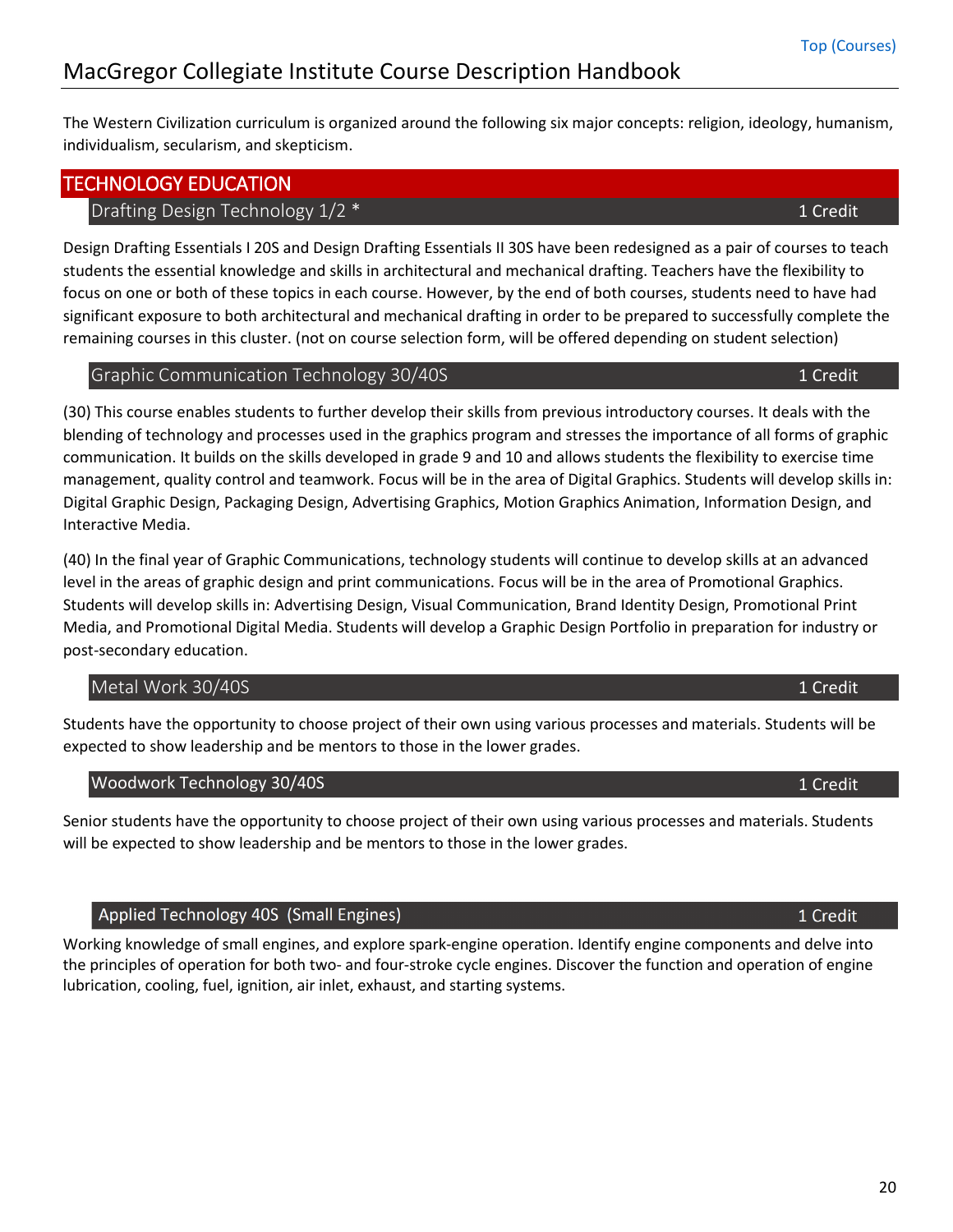# <span id="page-20-0"></span>Extra Optional Courses

These courses are offered to the indicated grade level and are outside of the timetable.

#### <span id="page-20-1"></span>Career Development Internship 30/40S 1 Credit 1 Credit 1 Credit 1 Credit 1 Credit

The Career Development Internship (CDI) credit provides students with the opportunity to earn up to 2.0 high school credit(s) for an unpaid internship. The CDI credit option is intended to recognize and encourage the skills development and experience students acquire through internships.

#### <span id="page-20-2"></span>Credit for Employment 30/40S 1 Credit

Students can gain valuable skills development and experience through on-the-job work experience, the Credit for Employment (CFE) credit is available to provide students with the opportunity to earn up to 2.0 high school credits for paid employment. CFE can enrich students' understanding of the relevance of education and the importance of developing career readiness. The CFE offers students who are a minimum of 16 years of age the opportunity to earn a high school credit in the context of responsible work in an authentic paid work environment where they can develop essential and employability skills and apply health and safety awareness to the workplace

#### <span id="page-20-3"></span>Community Service Student-Initiated Project 1 Community Service Student-Initiated Project

Students can contribute by volunteering for worthwhile causes or organizations. The civic skills, knowledge and attitudes obtained from such community service activity can increase a student's self-esteem, maturity, and provide awareness of the needs of others in the community. A credit may be available to a student who participates in such activity in the senior years for graduation purposes and odes not require departmental registration. The process for obtaining the credit is similar to the one used for the Private Music Option where students provide evidence by presenting a written documentation for the activity in which the students participates outside the school system.

#### <span id="page-20-4"></span>Cultural Exploration Student Initiated Project 30/40S 1 Credit 1 Credit

Students can gain valuable educational experience by enhancing their knowledge of their own cultural origins or a cultural group that interests them through interaction with community members such as elders and members of cultural organizations. The skills, knowledge and attitudes obtained from such activities can increase a student's selfesteem and maturity, strengthen cultural identity and/or provide greater intercultural understanding and an appreciation of cultural diversity. This credit is available for the senior years as a credit for graduation purposes and does not require departmental registration. The process for obtaining the credit is similar to one used for the Community Service SIP or the Private Music Option where students provide evidence of music standing by presenting written documentation for activity outside of the school system.

#### <span id="page-20-5"></span>Jazz Band 10-40S 0.5 Credit

<span id="page-20-6"></span>Jazz Band is offered to Grade 9-12 students. It is recommended that students taking Jazz Band should also be enrolled in Band 10G, 20G, 30S, or 40S. Students who are not in regular band and want to enroll in one of these courses may take Jazz Band at the discretion of the teacher. The course will focus on the development of jazz skills through performing ensemble works in a variety of styles. Students are expected to participate in all concerts throughout the year.